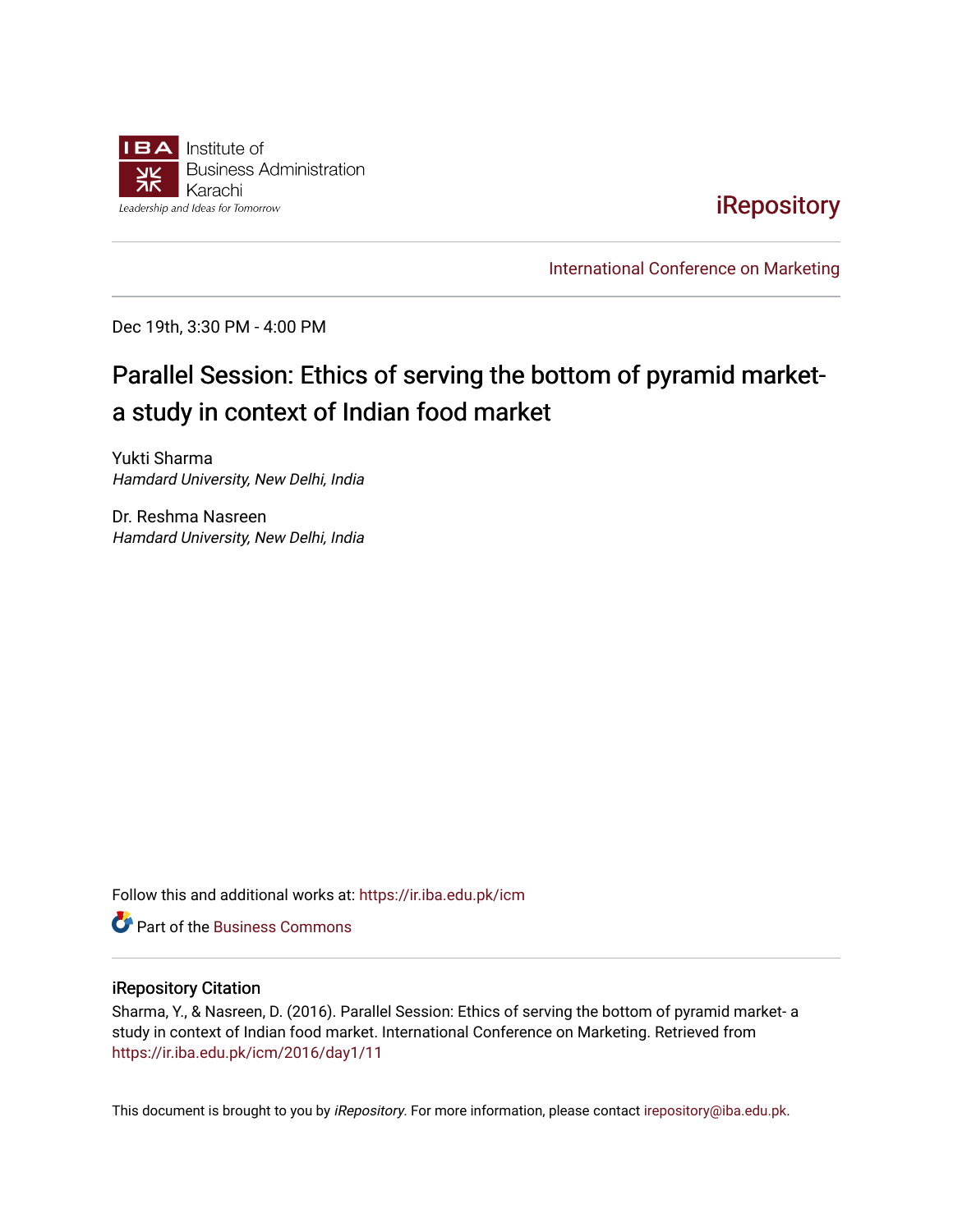# **Ethics of Serving the Bottom of Pyramid Market - A Study in Context of Indian Food Market**

Sharma, Miss Yukti<sup>1</sup>; Nasreen, Dr. Reshma<sup>2</sup>

# <sup>1</sup>Research Scholar, <sup>2</sup>Associate Professor, Department of Management Studies, Hamdard University, New Delhi, India

# Yuktisharma2010@gmail.com; [drreshmanasreen2@gmail.com](mailto:drreshmanasreen2@gmail.com)

*Abstract: Purpose of study: BOP 1.0 proposition considers BOP market as consumer and a market based approach for alleviating poverty. Free market mechanism fails to inculcate the role of state for protecting the interest of vulnerable consumer. This paper reviews the vulnerabilities of BOP consumers and reality of marketing strategies for engaging this segment. This paper presents, the current legislative framework and suggestive guidelines to be considered while forming a marketing mix for subsistence market. It suggests a theoretical framework for ethical interaction and provides recommendation for marketers and policy makers for formulating and implementing policy at BOP.*

*Findings – Key findings that emerged are that the existing legislative framework fails to recognise complexity of BOP environment and there is an absence of concrete BOP legislative framework.*

*Practical implications – For managers, this research suggests a set of guidelines for doing business in a responsible manner at the BOP markets.*

*Social implications – Recommendations for public policymakers are offered that stress on the need for ethical marketing exchanges to address the concern over possible exploitation of this vulnerable population.*

*Design/methodology/approach – This research paper focuses on the cases highlighting the malpractices adopted for engagement of BOP consumer and*  defines the role of government in this free market mechanism. To analyse the role *of government we consider existing policy and legislative framework to curb such malpractices followed by marketer. It is followed by suggestions and recommendation for designing an efficient policy mix and managerial implications.*

*Originality Value – This paper makes an original contribution in direction of revival of existing policies and guidelines for making BOP specific policies*

*Paper type – Theoretical Research paper* 

*Scope – Market for Food items in India*

*Keywords: BOP 1.0; BOP marketing; Free market mechanism; Ethicalinteraction at BOP*

# **1. Introduction**

BOP proposition argues that there exist a fortune at the BOP market and firms by serving this market can reduce poverty thereby simultaneously increase the welfare of consumer and bring profit or fortune for firm. BOP proposition places two conflicting interest together- Reduction in poverty and increasing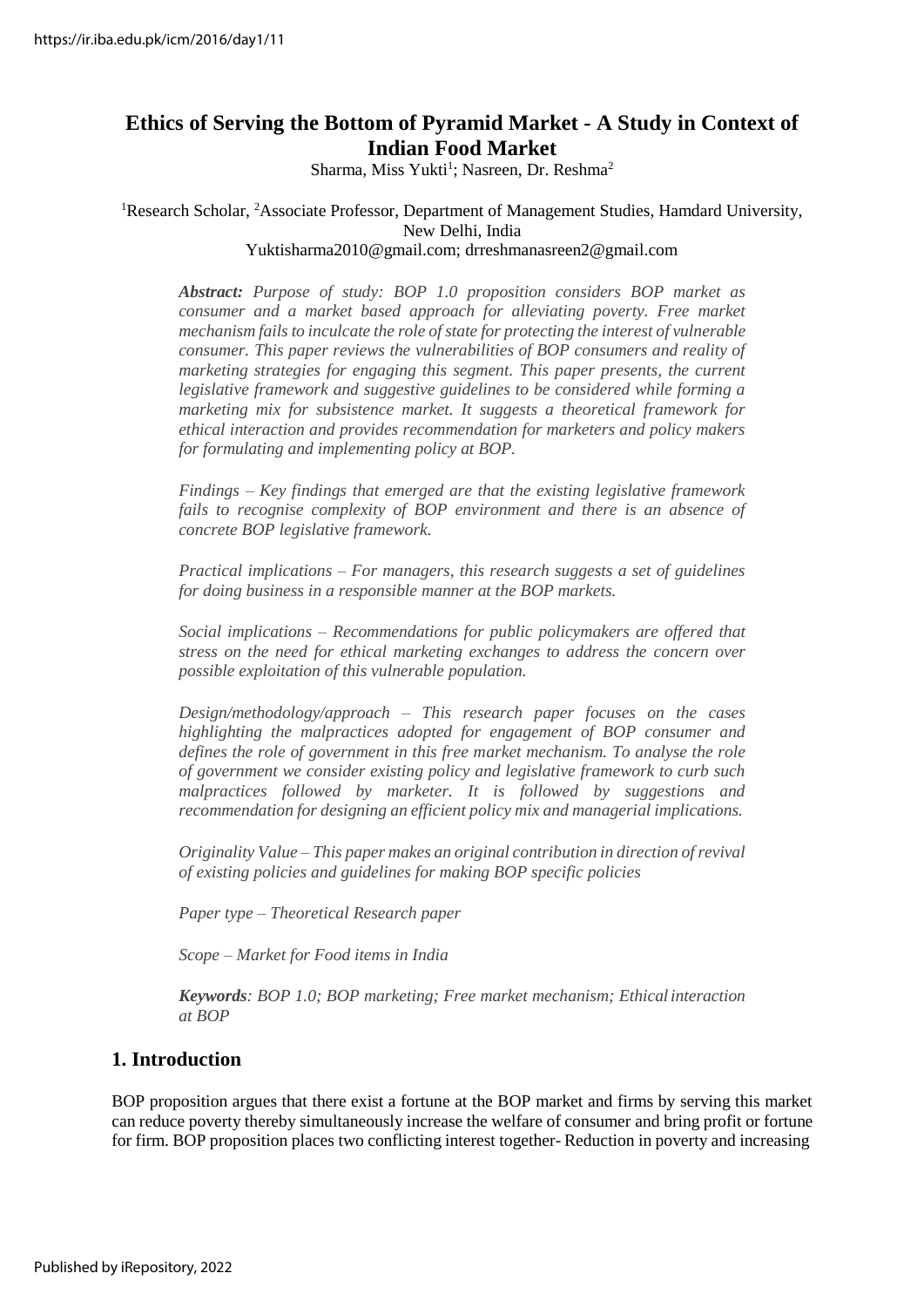profitability of firm. BOP proposition underemphasised the critical responsibility of state in poverty reduction and insisted on free market mechanism. Attracted by this lucrative proposition, it landed many marketers on BOP ground motivated by an objective of encashment of poverty premium for earning short term profits with lack of orientation towards long term vision. The paradigm initially thought to be a win- win situation ultimately resulted into unethical and exploitative practices by firms on hunt for short term profit at the BOP. The BOP proposition excludes the fact of vulnerability poor consumers due to lack of education, information and other economic, cultural and social deprivation. Thus, BOP consumers have less bargaining power in free market context and were more prone to exploitation by marketers. This research paper focuses on the cases highlighting the malpractices adopted for engagement of BOP consumer and defines the role of government in this free market mechanism. To analyse the role of government we consider existing policy and legislative framework to curb such malpractices followed by marketer. It is followed by suggestions and recommendations for designing an efficient policy mix and managerial implications.

2. Literature review i) BOP proposition ii) BOP consumers behavior iii) BOP food market iv) BOP Consumption Practices 3. Ethical issues in BOP marketing 4. Criticism of BOP Marketing -Whether "Doing Good" Leads To "Doing Well" 5. Suggestive theoretical framework policy mix 6. Role of Government and Consumerism in India 7. Multiplicity of legislations in context of BOP consumers 8. Flaws in present legislative framework

- 9. Suggestions by BOP advocates for public policy formulation
- 10. Suggestions for revival of existing policy framework

# **2. Review of BOP Literature**

# **2.1. BOP Proposition-A Conflict between Profits Motive and Consumer Welfare in Free Market Mechanism**

Poverty eradication or at least reduction has always remained a prevalent issue in development discourse of an emerging economy. Phases of poverty alleviation can be pronged broadly into two eras

-Pre BOP Era and the emergence of BOP prepositions (BOP 1.0 and BOP 2.0). Hitherto, government and the rich at the top of the pyramid have sought to help the people at the bottom of pyramid (BOP) through aid programs and charity donations respectively. **Easterly (2006)** notes that the aid industry based on donations and grants continues to generate disappointing results despite investments of more than \$2.3 billion over the last 60 years.

In contrast to age-long aid programmes of alleviating poverty, recently the BOP perspective approach was introduced. The BOP proposition was propelled by Prahalad and Hart in 2002 and was further expanded by Prahalad in 2005. Prahalad stated that distribution of money in the world looks like a pyramid where people at the BOP represent a significant market opportunity for companies (Prahalad & Hart, 2002). Karnani (2007) summarised the BOP proposition as "Large MNCs can make significant profits and eradicate poverty by selling to the poor as there is an untapped purchasing power at BOP. This embarks a win-win situation."

This new BOP approach had not-so-easy acceptance because questions many traditional and western economic tenets. Traditionally, BOP markets have been largely ignored because if considered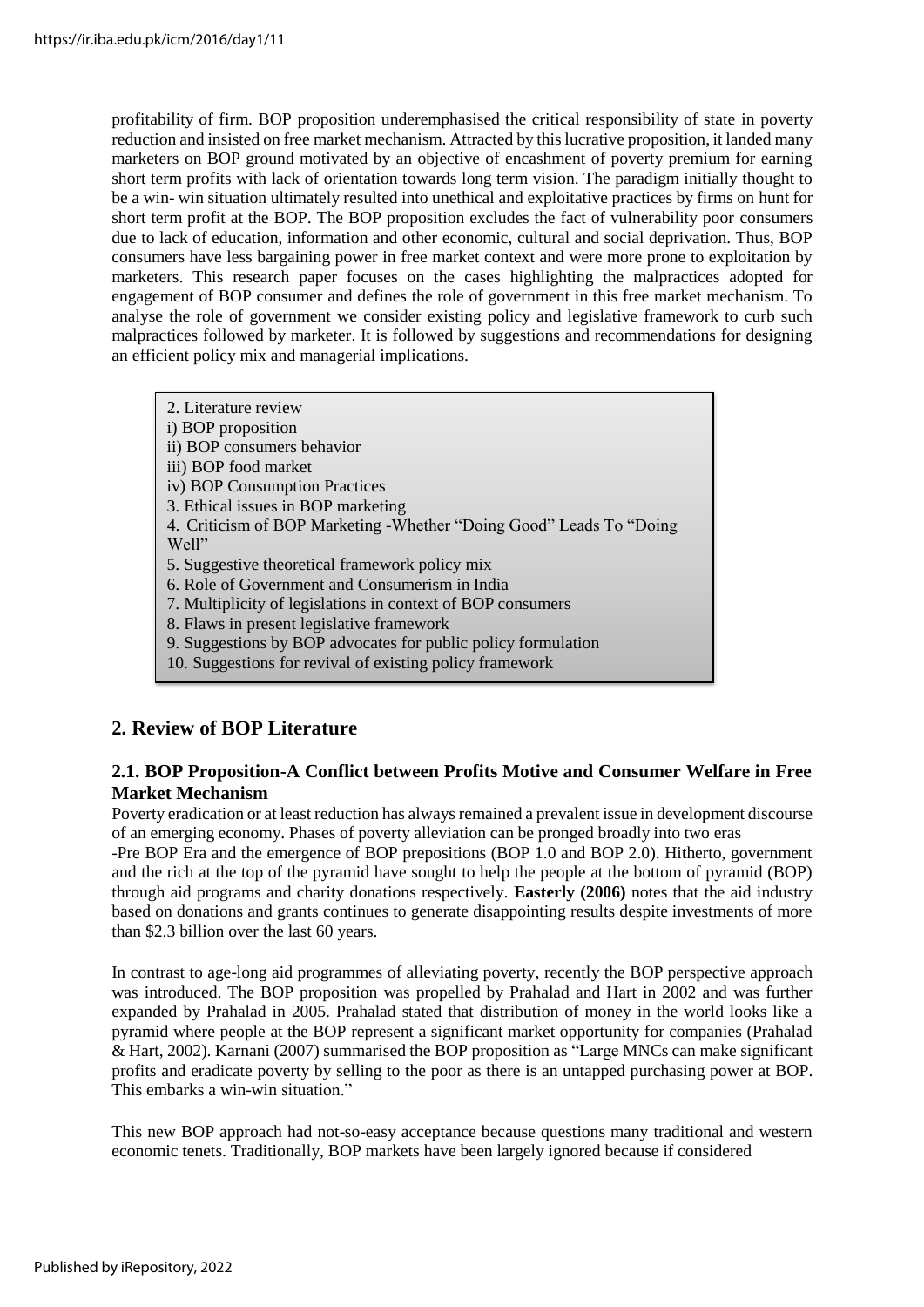individually this segment possesses slim economic interest, it is also very difficult to reach. Gordon, Dakshinamoorthy & Wang (2006) stated that when BOP consumer are part of the formal economy, consumers receive better prices, expanded product offerings, and improvements in essential services such as health care and education. When comparison was made between the cost of goods and services in Dharavi (Mumbai, India) with same products and services in Warden Road, an upper-class Mumbai suburb, "poverty premium" of 20% and 5300% was recorded (Prahalad 2005). These excessive poverty premiums clearly indicates that there is indeed a desperate consumer market at BOP needs to be incorporated into a larger, more formal economy **where free market principles or market based economy** would lead to direct benefits for them (Prahalad, 2005). The major concern was that companies may rush into this 'new' market to harvest questioned fortune instead of building a long term vision of sustainable market development (Jaiswal, 2008; Karnani, 2009).

The suspicion of BOP critics was proved right when BOP marketers laid emphasis on short term exploitation and not on sustainable market development; thus, one form of market abuse, in form of poverty premium, got replaced by another.

This BOP proposition is popularly known as, BOP 1.0 strategies, considered consumption based understanding of local needs and aspirations. It aims at simply turning poor into consumer to address the fundamental problem of poverty and sustainable development (Simanis and Hart 2008). In this research work we consider BOP 1.0, thus considering BOP population as consumers.

#### **Noteworthy Gaps in BOP 1.0 can be summarized as follows-**

No concern with vulnerability and inability of poor to participate in free market enterprises instead considering them as huge profitable market. It may allow firms to charge high prices without knowing the ground realities.

a. Disassociation of BOP proposition from CSR.

b. BOP proposition places two conflicting interest together- Reduction in poverty and increasing profitability without policy guidelines.

c. BOP proposition under emphasis critical role/ responsibility of state in poverty reduction

d. BOP proposition lead many marketers top enter BOP market with no consideration to long term vision.

#### **2.2 BOP Consumer Behaviour-Vulnerabilities of Subsistence Market and Problem Faced in Market Interaction**

Prahalad & Hart (2002) argued that the real source of market promise was not the wealthy few in the developing world, or the emerging middle-income consumers but it is the billions of aspiring poor who joined the market economy for the very first time. Further, they used the analogy of a 4 tiered pyramid to represent the global distribution of wealth. Bottom of 4 tiered pyramid comprised 4 billion people with annual per capita income (PPP exchange rate) is less than \$1, 500. (i.e. almost \$2 per day PPP). In 2005, Prahalad argued that the poor, defined as people living on less than \$2 per day (PPP exchange rates), with a market size of \$13 trillion (PPP). Thereafter, a detailed report "The next 4 billion" collated by World Resource Institute (2007), presented the major issues faced at BOP and suggested BOP segment encompasses all people whose annual incomes are between 0 to \$3000 per year (2002 PPP).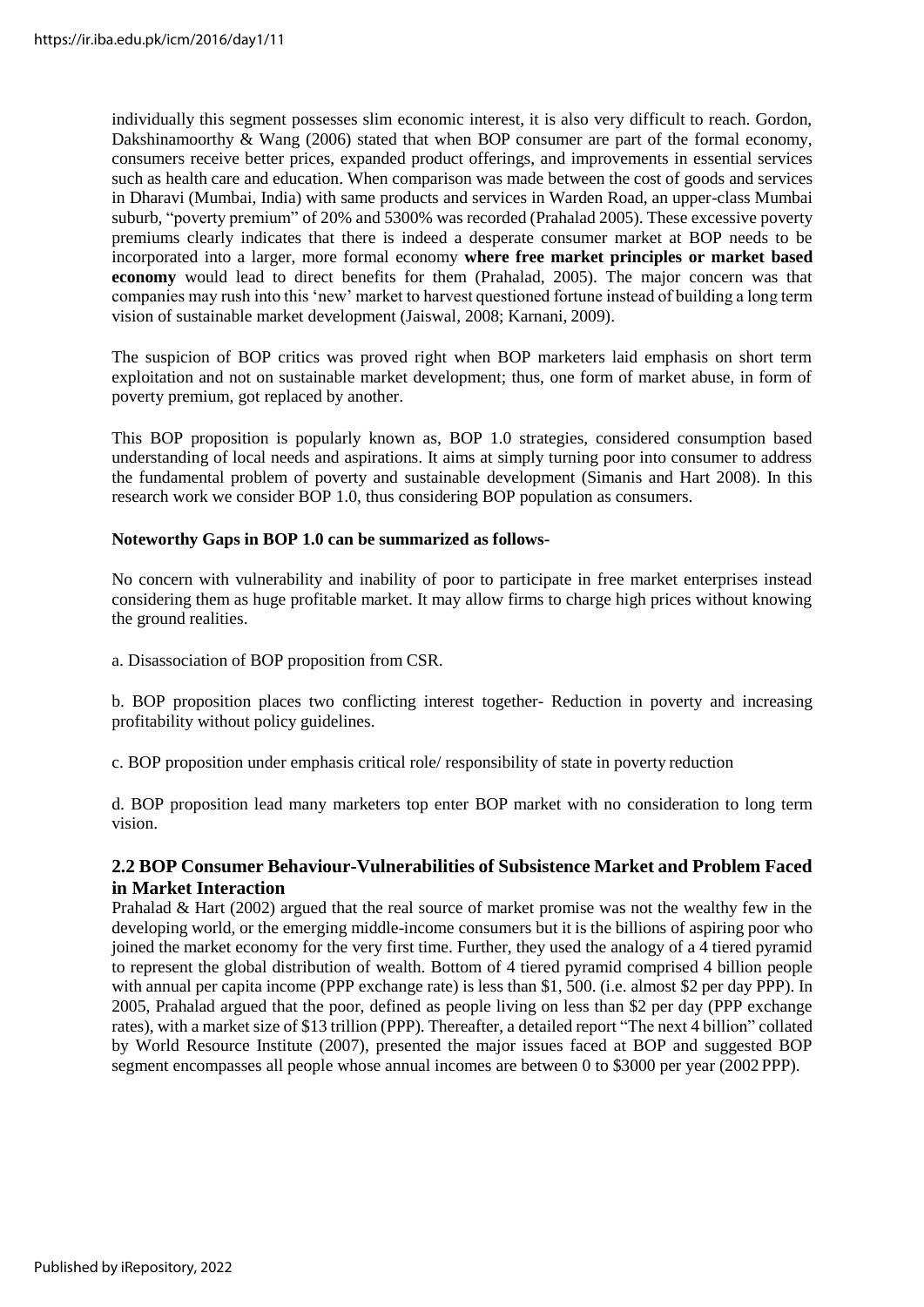## **2.3. Review of Definitions and Comprehensive Definition**

There are different views in empirically defining the BOP segment. *The term 'BOP' has not been precisely defined*. Different authors use distinct definitions of the term "BOP". In article by Chikweche et al. (2012), explained that among all the researchers and companies working on the BOP, both underestimation and overestimation advocates agree on only one things: "there will never be agreement on actual size and classification of the market but that it is an important market which requires increased research" (Chikweche et al., 2012). The major reasons for these discrepancies and differences of opinion relate to the following factors:

There is very little global data relating to actual income per capita – the World Bank report are generally being accepted as the most reliable authority on this but even their data are only update every few years.

The use of PPP (purchasing power parity) in international dollars rather than Unites States dollars are being used as a better way of comparing 'apples with apples'. A loaf of bread should cost the same across the world when bought in international PPP dollars, but the rapid changing inflations and fluctuations in exchange rates makes this seemingly simple model unreliable. This is especially the case when data starts aging as is the current case with values still reflecting 2002 data.

Sometimes the stated dollar values would refer to earnings income per capita (or per person) while other times it would refer to earnings income per household without a regard for the difference in meaning. The non- recognition of this important distinction creates more confusion.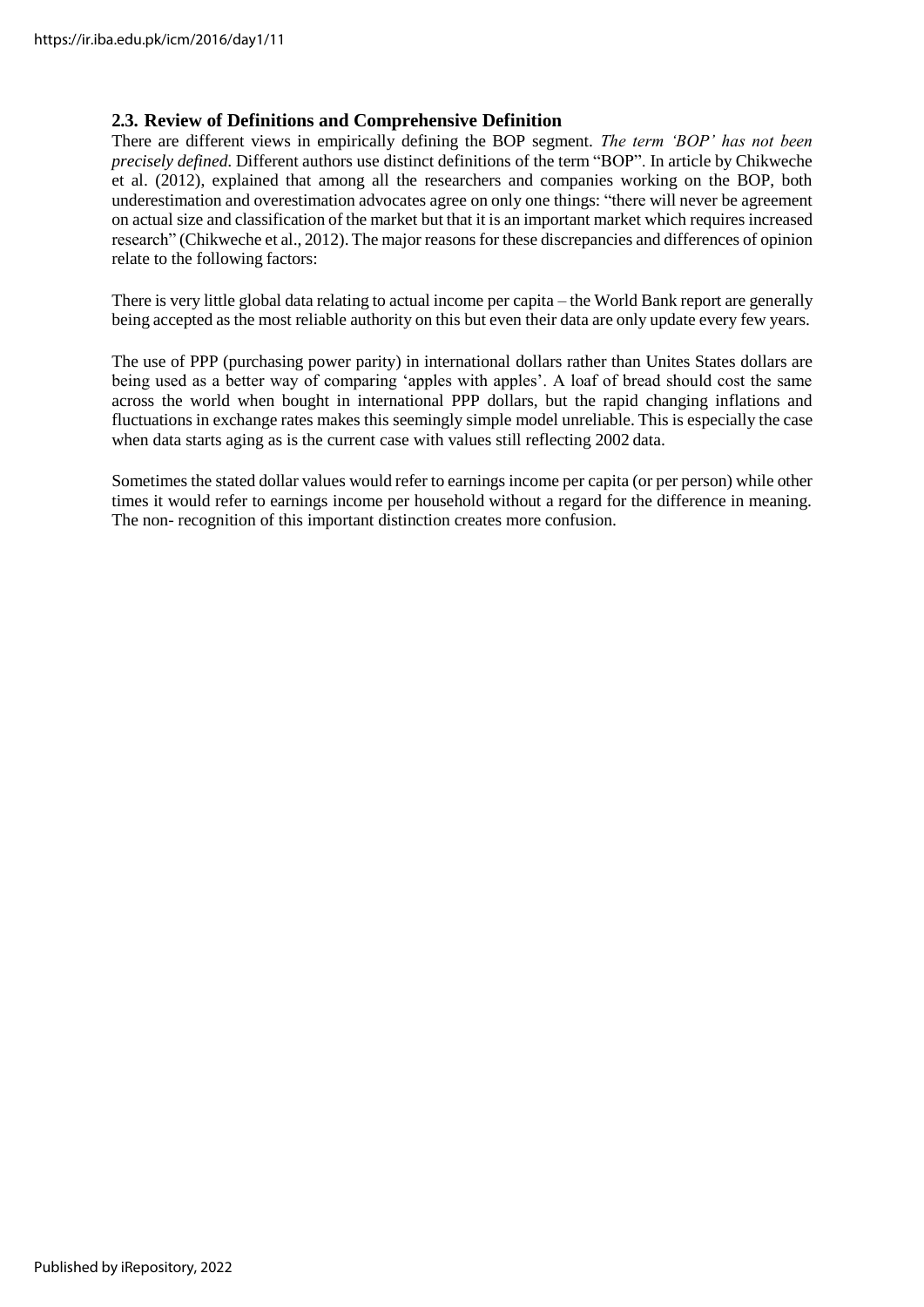**Table 1- Review of the BOP Definitions**

| Year  | Author                      | Definition of BOP                                             | Market size and Author adapted Potential |                                 |  |
|-------|-----------------------------|---------------------------------------------------------------|------------------------------------------|---------------------------------|--|
| 2001  | The World                   | Consumption less than \$1 per                                 | Four billion of which                    | Banerjee and Duflo (2006)       |  |
|       | Bank (World                 | day per person (PPP 1990)                                     | 1.1 billion people were                  | Rangan, Quelch et al            |  |
|       | Development                 |                                                               | living on less than \$1 a                | $(2007)$ expanded to \$2        |  |
|       | Report                      |                                                               | day considered as                        | per person per day. Karnani,    |  |
|       | (WDR, 1990)                 |                                                               | extreme poverty                          | 2007; Karnani,                  |  |
|       | WDR (2005)                  |                                                               |                                          | 2007(1) used 1.25\$ per         |  |
|       |                             |                                                               |                                          | person per day(2005 WDR)        |  |
| 22002 | Prahalad &                  | BOP segment as consumers                                      | 4 billion people at BOP                  | Prahalad & Hammond,             |  |
|       | Hart, 2002                  | earning less than \$1500 per                                  | with a market potential                  | (2002)                          |  |
|       |                             | annual per capita income (i.e.                                | lies in the vast size of                 |                                 |  |
|       |                             | almost \$2 per day PPP,1990).                                 | this market and represent                |                                 |  |
|       |                             | Other characters of BOP-                                      | multitrillion-dollar                     |                                 |  |
|       |                             |                                                               | market.                                  |                                 |  |
| 2004  | Prahalad &                  | People earning on less than                                   | Market potential of \$13                 | Explained poverty penalty at    |  |
|       | Ramaswamy,                  | \$2000 or \$2 per day, PPP rates                              | trillion.                                | <b>BOP</b> market India(Dharavi |  |
|       | (2004)                      |                                                               |                                          | slum)                           |  |
| 2007  | Hammond,                    | People are whose annual                                       | BOP makes up 72% of                      |                                 |  |
|       | Kramer, Katz,               | incomes are between \$0-3 000                                 | The 5,575 million people                 |                                 |  |
|       | Tran, and                   | per capita per year (2002 PPP).                               | Recorded by available                    |                                 |  |
|       | Walker's                    | Other Characters - Dependence                                 | National household                       |                                 |  |
|       | Classification              | on informal economy Lives in                                  | surveys and total                        |                                 |  |
|       |                             | rural villages, or urban slums                                | purchasing power                         |                                 |  |
|       |                             | and shantytowns, usually do not                               | estimated to \$5 trillion.               |                                 |  |
|       |                             | hold legal title or deed to their                             | (Subramanian & Gomez-                    |                                 |  |
|       |                             | assets (e.g., dwellings, farms,                               | Arias, 2008)                             |                                 |  |
|       |                             | businesses). Little or no formal                              |                                          |                                 |  |
|       |                             | education. Hard to reach via                                  |                                          |                                 |  |
|       |                             | conventional distribution, credit,                            |                                          |                                 |  |
|       |                             | and communications.                                           |                                          |                                 |  |
| 2010  | Viswanathan et Household in |                                                               |                                          | Gupta & Jaiswal                 |  |
|       | al                          | south india                                                   |                                          | 2015(Gujrat)                    |  |
|       |                             | earning less than Rs 8000 per<br>month. Other Characters are- |                                          |                                 |  |
|       |                             | Limited                                                       |                                          |                                 |  |
|       |                             |                                                               |                                          |                                 |  |
|       |                             | or no access to<br>sanitation, potable water, and             |                                          |                                 |  |
|       |                             | health care                                                   |                                          |                                 |  |
|       |                             | Lack of control over many                                     |                                          |                                 |  |
|       |                             | aspects life (Viswanathan et                                  |                                          |                                 |  |
|       |                             | al., 2007)                                                    |                                          |                                 |  |
|       |                             | one-                                                          |                                          |                                 |  |
|       |                             | to-one                                                        |                                          |                                 |  |
|       |                             | interaction                                                   |                                          |                                 |  |
|       |                             | marketplace                                                   |                                          |                                 |  |
|       |                             | strong                                                        |                                          |                                 |  |
|       |                             | social                                                        |                                          |                                 |  |
|       |                             | relationships                                                 |                                          |                                 |  |
|       |                             | interdependency                                               |                                          |                                 |  |
|       |                             | among                                                         |                                          |                                 |  |
|       |                             | members                                                       |                                          |                                 |  |
|       |                             | majority of their income on daily                             |                                          |                                 |  |
|       |                             | necessities such as food Live in                              |                                          |                                 |  |
|       |                             | substandard housing                                           |                                          |                                 |  |
|       |                             | (Prahalad, 2005)                                              |                                          |                                 |  |
|       |                             | Have limited or no education                                  |                                          |                                 |  |
|       |                             |                                                               |                                          |                                 |  |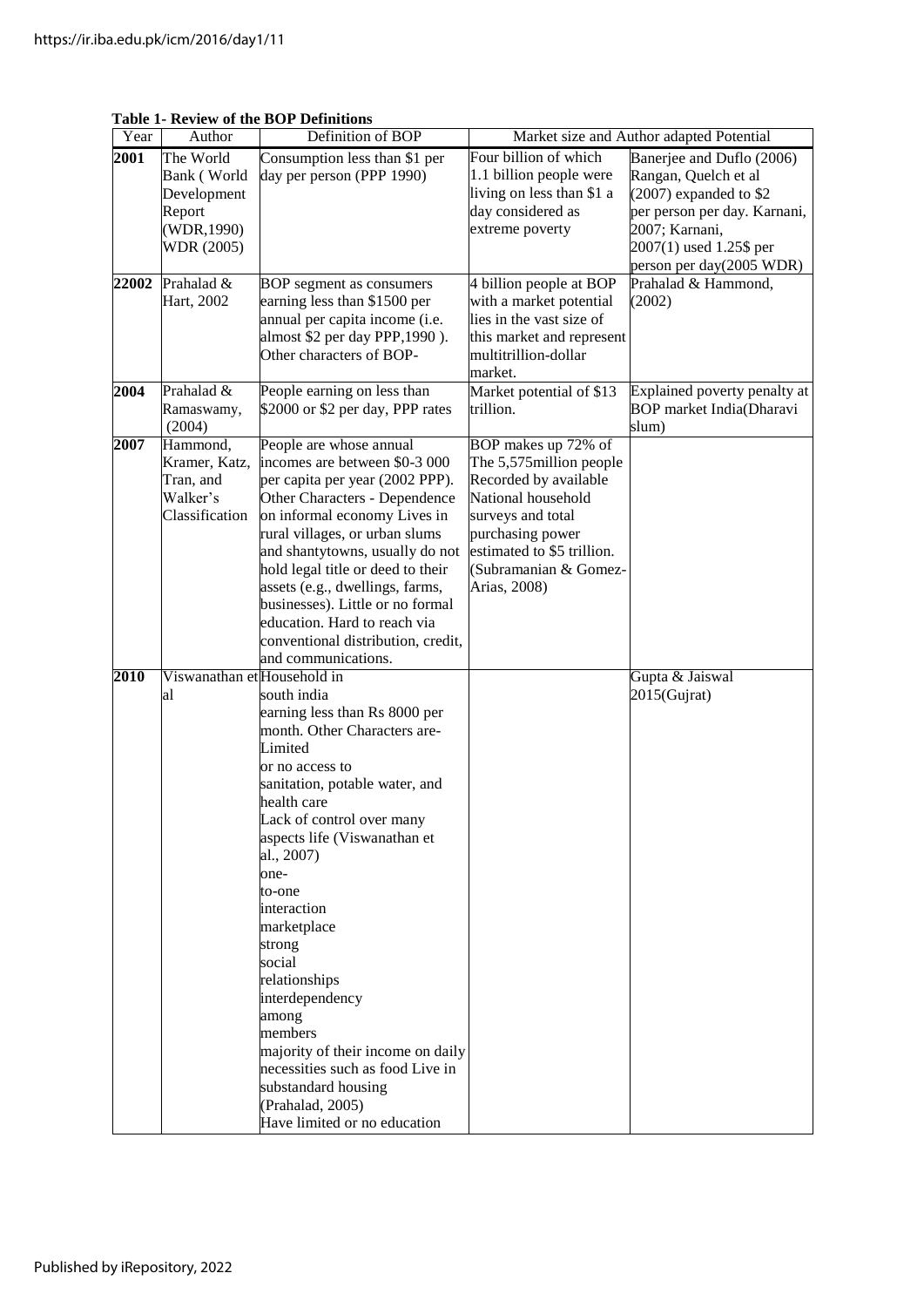Various scholars have attempted to define and classify the BOP (Banerjee and Duflo, 2006; Hammond, Kramer et al, 2007; Hart, 2002; Prahalad, 2005, Viswanathan et.al 2008 (Viswanathan et al. 2008). The four main classifications which have emerged to describe the market are the World Bank global income classification modified by Rangan, Quelch et al (2007), the Hart (2002) classification, the Hammond, Kramer et al (2007) classification and Viswanathan et al classification(2010).

Whilst there have been various attempts to classify the BOP, the consensus among scholars and practioneers has been to use the World Bank classification advocated by Banerjee and Duflo (2006).

Emergence of BOP concept brought various critics into the picture insisting on a specific criteria of defining BOP consumers. However, the researchers who looks at BOP market comprising of consumer with latent need (Gupta et al.2015 and Vishwanathan. M et al 2010), insists on using a socio-economic based definition. Thus, keeping the socio-economic realities in mind **subsistence marketplace, for the current research, can be defined as-**

a. Subsistence market place consists of Household earning less than Rs 8000 per month (Gupta et al.2015 and Vishwanathan. M et al 2010).

b. Live in rural villages, or urban slums and shantytowns

c. Lack of water and sanitation services, electricity, and basic health care, and limited or no access to formal financial services (World Resources Institute, 2007).

d. There exists one- to-one interaction between small neighborhood storeowners and local consumers, strong social relationship.(Viswanathan, 2007).

e. The BOP consumers' mainly satisfy basic needs such as food, water, shelter. According to the WRI's report (2007), out of \$5 trillion market potential of the BOP segment,food accounts \$2895 billion of purchases.

f. Limited or no access to formal educations

g. Difficult to reach via conventional distribution, credit, and communications and offered with low quality and quantity of products and services

Individually they represent a very slim economical interest for companies, however, embarks considerable purchasing power of \$5 trillion if taken together (Subramanian & Gomez-Arias, 2008). According to the WRI's report (2007), the \$5 trillion of the BOP segment is spent majorly on food sectors (\$2895 billion). At first sight these people's need seem to belong to the first stage of the Maslow's pyramid (Subrahmanyan & Gomez-Arias, 2008). The Maslow's pyramid, although related in developed nation, has turned out to be useful to understand the needs and motivations of BOP consumer as well.

Subrahmanyan & Gomez-Arias, (2008), analysed consumption behaviour of poor and its relation with the Maslow's pyramid. They discovered that BOP consumers sometimes spend their money on items that may be considered as **luxury or at least non-essential**. Poor's consumption behaviour sometimes strays from Maslow's explanation. The reason for the same, lies in the fact that Maslow's framework is a useful way to categorise basic needs such however for higher order needs, such as nostalgic grocery brands, cosmetic purchasing and access to finance, better explanation can be provided through concept of social, capital and family systems, as well as compensatory consumption (Subrahmanyan & Gomez-Arias, 2008).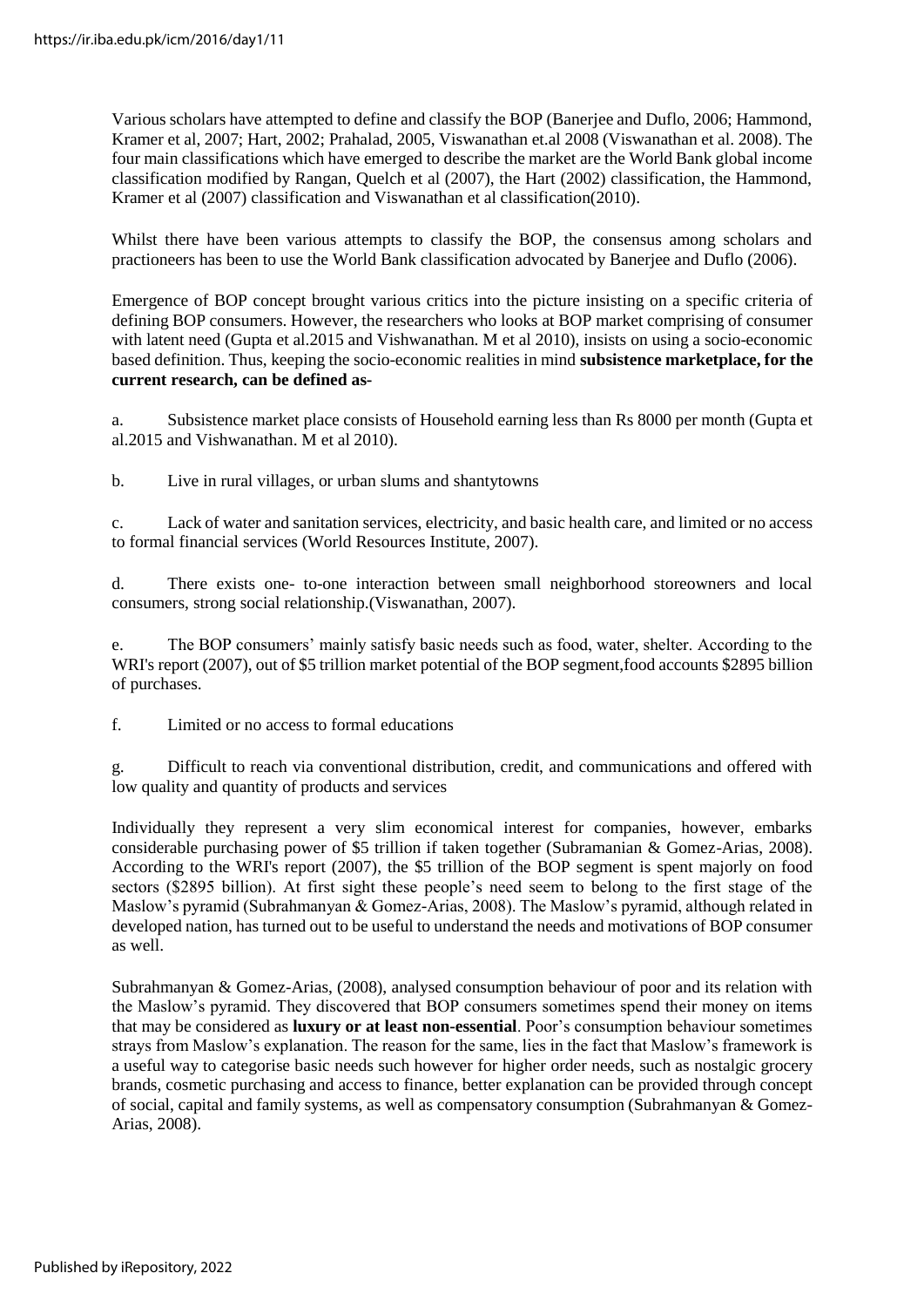Social capital theory suggest social networks enable people to act jointly (Woolcock & Narayan, 2000), suggesting that networks such as family, friends and associates are an important asset and can be called at the time of crisis. Subsistence consumers are prone to satisfy family needs rather than personal needs or wants (Subrahmanyan and Tomas Gomez-Arias, 2008, p. 408). Viswanathan (2007), revealed about the fact that poor buy in local stores even if they know they could get a cheaper one elsewhere.

Compensatory consumption theory can also explain some patterns of this behaviour. This theory supports that people who cannot satisfy physiological needs would repair with alternative means (Gronmo, 1998). Suffering from the lack of social status granted by wealth, it would not be surprising to see a poor consumer resorts to **status items** which convey a certain symbol, which play the role of a status sign. Some poor women spend significant amount to cosmetic goods or even some adult buy cigarette to be seen as man while they suffered from food deficiency (Visawanathan 2007).

Consumer resistance can be used for understanding BOP consumption behaviour (Jaiswal & Gupta 2015). Consumer resistance can be defined in many ways. It is viewed as a strategy adopted by consumers to function effectively in the face of seductive and coercive power of marketers. Eckhardt and Mahi (2012) define consumer resistance as "consumers' ability to ignore, resist, and adapt market messages and product offerings in the marketplace". Denegri-Knott et al. (2006) defined it as "how consumers face the aggressive, attractive and expensive marketing actions and campaigns." Thus, it can be considered as use different tricks and tactics by consumers creatively to "counteract the strategic manoeuvres of powerful corporate players" In developing countries, especially in the BOP markets, marketers' actions and tactics flares up consumer desires, on the other hand, their poverty-laden life and economic conditions severely constrains the fulfilment of these desire. These consumers have far less experience of operating in the marketplace and are not educated enough to decide the right model of consumption on their own.((Viswanathan et al. 2010) Therefore, in comparison to their Western counterparts, these consumers are not in a position to effectively resist the aggressive advertising and product introductions (Eckhardt and Mahi, 2012).

Study by Checkwech (2009) provides insights into the influence of the family on purchase decision making through the different roles that various members of the family play in this process. The findings showed that different members of the family played different roles in the purchase decision process and this differed across all the groups although a key common issue was that of changing gender roles. Results from the study showed increasing dual and shared responsibility between husbands and wives across all groups of subsistence consumers although each group's gender composition in this connection was influenced by different factors. For example, in the diluted and urban groups, both the husbands and wives were equally involved in the purchase decision of products. They demonstrates that budget constraints and product shortages have resulted in the husbands and wivesjointly undertaking purchases as part of a joint coping strategy, whereby whoever finds the products at a cheaper price buys the products, instead of leaving the task to the wife alone which has been the traditional situation. The research also suggested that, unlike in western markets where children have a say in the choice of products that are purchased, the situation is different in subsistence markets where the constraints and different dynamics influence their role. At younger ages, the limited disposable income in the family and the importance of each purchase, resulted in children having virtually no involvement or influence on the decision process, even for products that they use. However, this dynamic changed at an older age where children became responsible for buying basic products for their parents – often due to the bread winner being absent. Children were often responsible for the upkeep of their parents and other siblings. They tended to assume multiple roles in the process where they decided, influenced and did the actual buying of the products. Although the users in this case were the parents and siblings, they could only indicate choice of particular products although this would not fully impact on the final purchase decision given the challenges of getting access to and buying these products. This left the persons doing the actual buying of the products, in this case the children, determining what was to be purchased.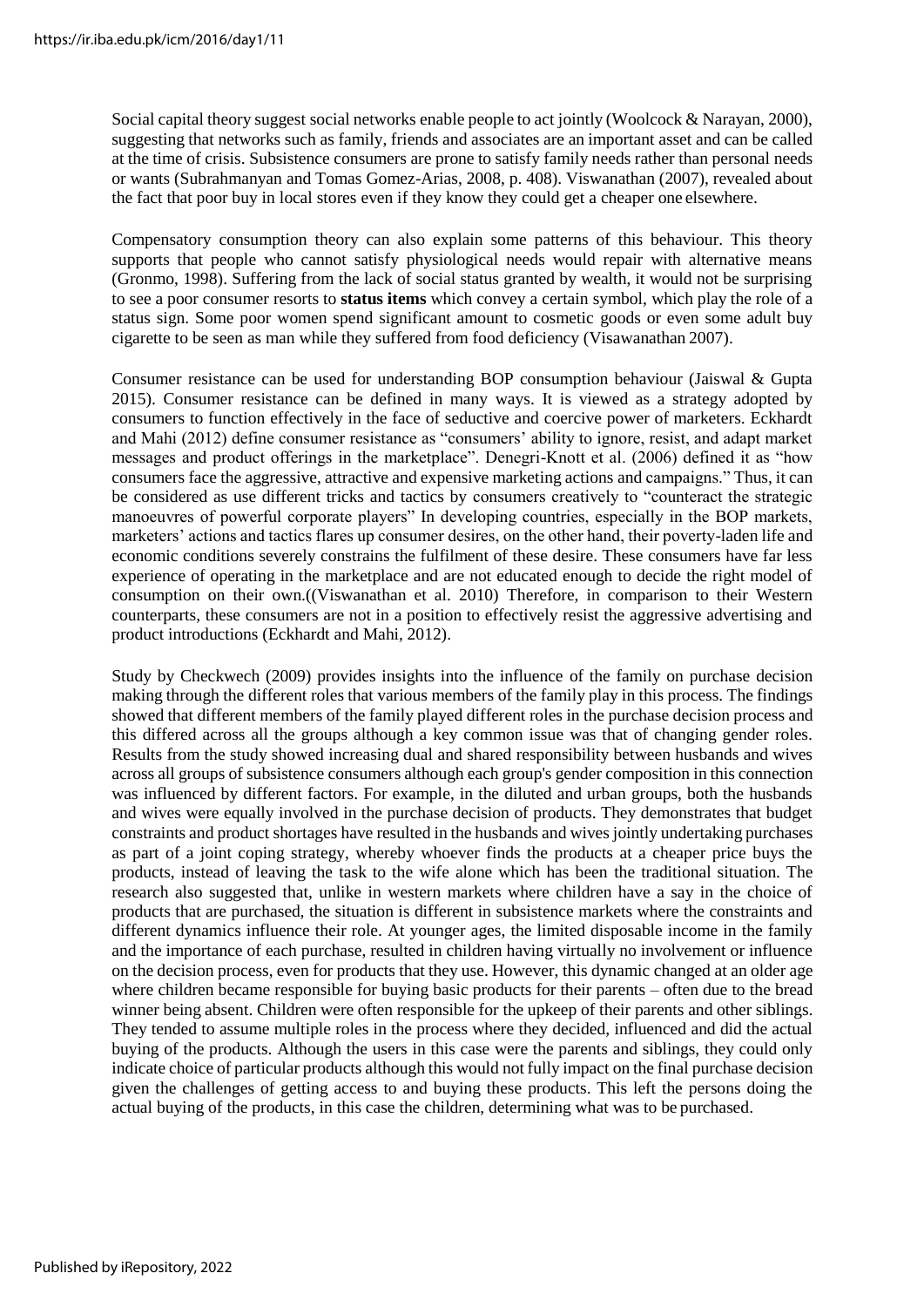Karnani (2007, 2009) argues that the assumption that poor are value conscious consumer is empirically false and morally problematic. The reality is that poor are **vulnerable consumer** due to lack of education, information and other economic, cultural and social deprivation. Findings from micro level studies on purchase behaviour of poor consumer suggests that **poor lacks self-control and yield to temptation** because poor usually don't have bank account and keep cash at home and spends to keep up with their neighbours (Banerjee & Duflo, 2007) *Thus, problem is that poor often make choices which ain't in their self-interest making it imprerative to impose some restrictions on free market mechanism as suggested in BOP proposition.*

Viswanathan, et al., (2008, 2010), explained ssubsistence marketplace is one to one interactional marketplace. The underscore characteristics of this marketplace are limited financial resources, limited information and education and lack of basic infrastructure. These characteristics restrain their ability to work, market access, and income potential and they end up paying higher price for same goods. They find difficulty with abstraction and reduce purchase decision to single criterion of price. At social level, these characteristics, lead to lack of confidence or skills and make them unaware of rights as consumer. *This concludes the vulnerable position of BOP consumer in market place interactions and lower negotiating power*.

# **2.4. Food Market in India at BOP**

According to WRI report (2007), major categories on which bottom of the pyramid consumers spend their income is spend are- food, energy, housing, transportation, health ICT and water. Food sector represents the biggest market (about 58% of the whole BOP market). The WRI's estimations (2007) give an overview of this point.



**Figure 1. Distribution of BOP consumer's income (WRI report (2007))**

In India, National Sample Survey Office (NSSO) conducts nationwide quinquennial surveys on Household Consumer Expenditure with a large sample of households. It conducted 68th round survey,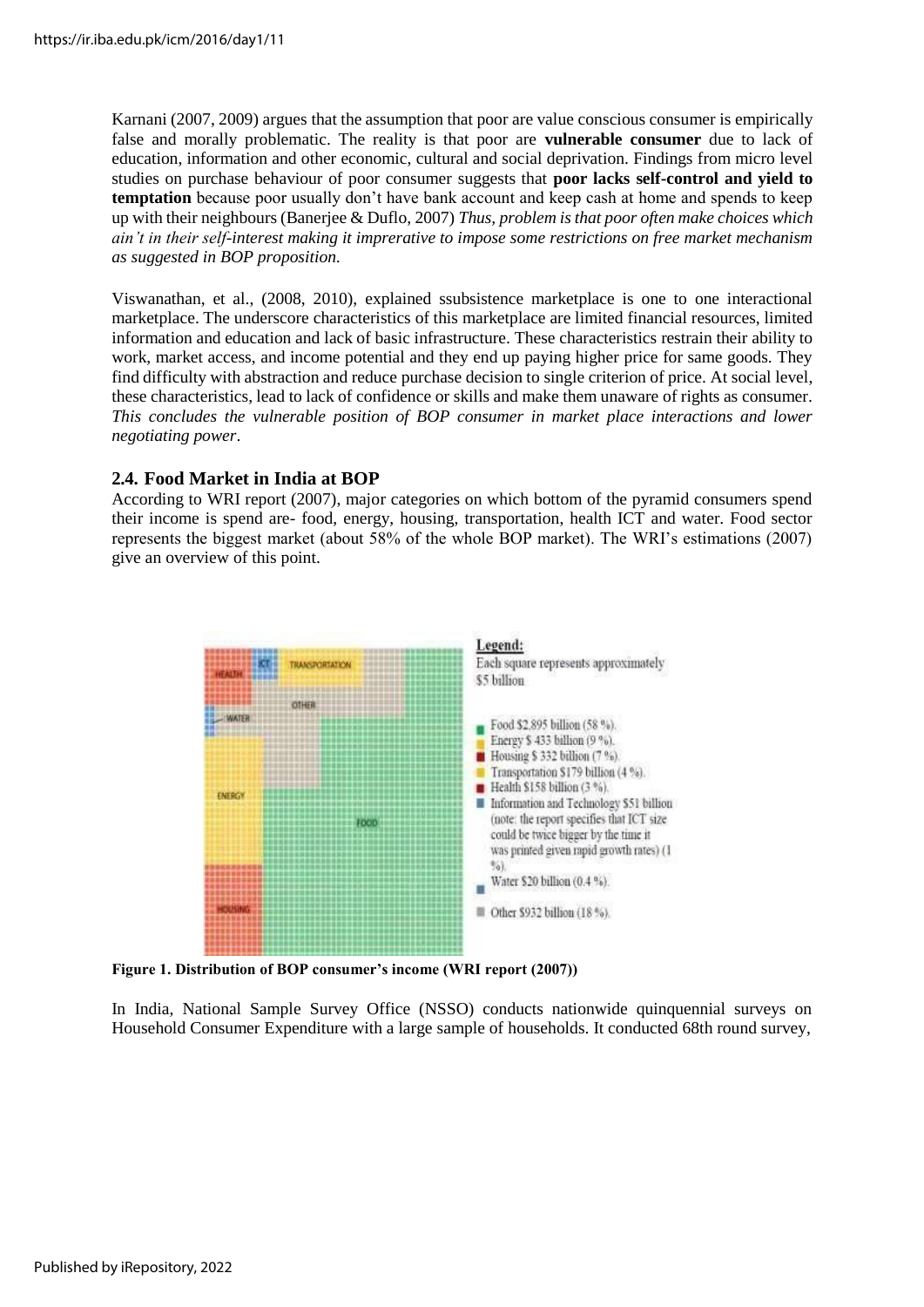in July 2011 to June 2012. It generate estimates of Consumer expenditure survey (CES) in terms of average household monthly per capita consumer expenditure (MPCE)<sup>5</sup>.

| <b>FOOD ITEMS</b>          | NON FOOD ITEMS              |  |  |  |  |
|----------------------------|-----------------------------|--|--|--|--|
| Cereals                    | Intoxicants *               |  |  |  |  |
| Edible oil                 | Pan $*$                     |  |  |  |  |
| Gram                       | Tobacco*                    |  |  |  |  |
| Egg, fish and meat         | Fuel & light                |  |  |  |  |
| Cereal substitutes         | Clothing                    |  |  |  |  |
| Vegetables                 | Footwear                    |  |  |  |  |
| Pulses & pulse products    | Education                   |  |  |  |  |
| Milk & milk products       | Other household consumables |  |  |  |  |
| Fruits (dry)               | Medical (institutional)     |  |  |  |  |
| Fruits (fresh)             | Medical (non-institutional) |  |  |  |  |
| Sugar                      | Conveyance                  |  |  |  |  |
| Salt                       | Rent                        |  |  |  |  |
| Spices                     | Minor durable-type goods    |  |  |  |  |
| Beverages & processed food | Toilet articles             |  |  |  |  |
|                            | Durable goods               |  |  |  |  |
|                            | Other consumer services     |  |  |  |  |
|                            | Entertainment               |  |  |  |  |
|                            | Taxes and cesses            |  |  |  |  |

**Table 2- List of Food and Non-Food Items Included in NSSO 68th Round.**

Changes in percentage composition of MPCEURP (or in aggregate consumer expenditure) as shown by the 5 quinquennial surveys beginning with 1993-94. The share of food is seen to have shrunk over the 18-year period since 1993-94 from 63.2% to 48.6% (a decline of about 23%) in the rural sector and from 54.7% to 38.5% (a decline of nearly 30%) in the urban sector. Over the 7-year period since 2004- 05, the share of food has fallen by about 12% in rural India and about 9% in urban India. Most food groups have suffered a decline in share over the 18-year period. The important exception to this is "beverages, etc." for the rural sector. The decline is steepest for cereals, the share of which has halved for rural India and shrunk by 48% in urban India. Over the 7-year period since 2004-05, the share of cereals has fallen by about 33% in rural India and about 28% in urban India.

#### **Table 3- Percentage share of sub-items in average MPCE (URP) since 1993 (NSS, 68th round)**

|                      | <i><b>FLITTI</b></i>                              |               |                |             | urban                |              |               |                |             |                |
|----------------------|---------------------------------------------------|---------------|----------------|-------------|----------------------|--------------|---------------|----------------|-------------|----------------|
|                      | percentage share in total consumer expenditure in |               |                |             |                      |              |               |                |             |                |
| item group           | 1993-<br>0.4                                      | 1999.<br>2000 | $2004 -$<br>05 | 2009-<br>10 | $2011 -$<br>12       | 1993-<br>0.4 | 1999-<br>2000 | $2004 -$<br>05 | 2009-<br>10 | $2011 -$<br>12 |
| (1)                  | (1)                                               | (4)           | (5)            | (6)         | (7)                  | (8)          | (9)           | (10)           | (11)        | (12)           |
| cereats              | 24.2                                              | 22.2          | 18.0           | 15.6        | 12.0                 | (4.0)        | 12.4          | 10.1           | 9.1         | 7.3            |
| игант                | 0.2                                               | 0.1           | 0.1            | 0.2         | 0.2                  | 0.2          | 0.1           | 0.1            | 0.1         | 0.1            |
| cereal substitutes   | 0.1                                               | 0.1           | 0.1            | 0.1         | 0.1                  | 0.1          | 0.0           | 0.0            | 0.0         | 0,1            |
| pulses & products    | 3.8                                               | 3,8           | 3.1            | 1,7         | $\mathbf{X}$ , 1     | 3.0          |               |                |             | 2,1            |
| milk & products      | 9.5                                               | 8.8           | 8.5            | N.6         | 0.1                  | 9.8          |               |                |             | 7.8            |
| edible cil           | 4.4                                               | 3.7           | 4.6            | 3.7         | 3. N                 | 4.4          |               |                |             |                |
| egg. fish & meat     | 3.3                                               | 3.3           | 3.3            | 3.5         | $\lambda$ , $\alpha$ | $_{3,4}$     |               |                |             |                |
| vegenables           | 6.0                                               | 6.2           | 6.1            | 6.2         | 4.8                  | 5.5          |               |                |             |                |
| fruits & nuts        | 1.7                                               | 1.7           | 1.9            | 1, 6        | 1.9                  |              |               |                |             |                |
| <b>BUILDERS</b>      |                                                   | 2.4           | 2,4            | 2,4         | 1.8                  |              | L O           |                |             |                |
| salt & spices        |                                                   | 3.0           | 2.5            | 2.4         | м                    | ю            |               |                |             |                |
| beverages, etc.      |                                                   | 4.2           |                | 5.6         | м                    | 7.2          | 6.4           |                | 0.3         |                |
| food total           | 63.2                                              | 59.4          | 55.0           | 53.6        | 48.6                 | 54.7         | 48.1          | 42.6           | 40.7        | 38.5           |
| pan, tobacco, intox. | 3,2                                               | 2,0           | 2.7            | 2.2         | 2.4                  | 2.3          | 1.9           | 1.6            |             | 1,4            |
| fuel & light         | 7.4                                               | 7.5           | 10.2           | 0.5         | 9.2                  | $F_1, F_2$   | 7.8           | 9.9            | 8.0         | 7.6            |
| clothing & bedding   | 5.4                                               | 6.9           | 4.5            | 4,9         | 6.3                  | 4.7          | 6.1           | 4.0            |             | 5.3            |
| footwear             | 0, 0                                              | 1.1           | 0.8            | 1, 0        | 1.3                  | O, O         |               | o.             | 0,9         |                |
| misc. g. & services  | 17.3                                              | 19.6          | 23,4           | 24.0        | 26.1                 | 27.5         | 31.3          | 37.2           | 37.8        | 39.7           |
| durable goods        |                                                   | 2.6           | 3.4            | 4.8         | 6.1                  | 3.3          | 3.6           |                | 6.7         | 6.3            |
| non-food total       | 36.8                                              | 40.6          | 45.0           | 46.4        | 51.4                 | 45.3         | 51.9          | 57.5           | 59.3        | 61.5           |
| total expenditure    | 100.0                                             | 100.0         | 100.0          | 100.0       | 100.0                | 100.0        | 100.0         | 100.0          | 100.0       | 100.0          |

URP estimates shown except for 1999-2000, for which only MRP estimates are available.

<sup>5</sup> MPCE, is defined as household monthly consumer expenditure  $\div$  household size (NSS, 2010-2011); 2009-10 as the base year for the price indices and revision of the national income estimates.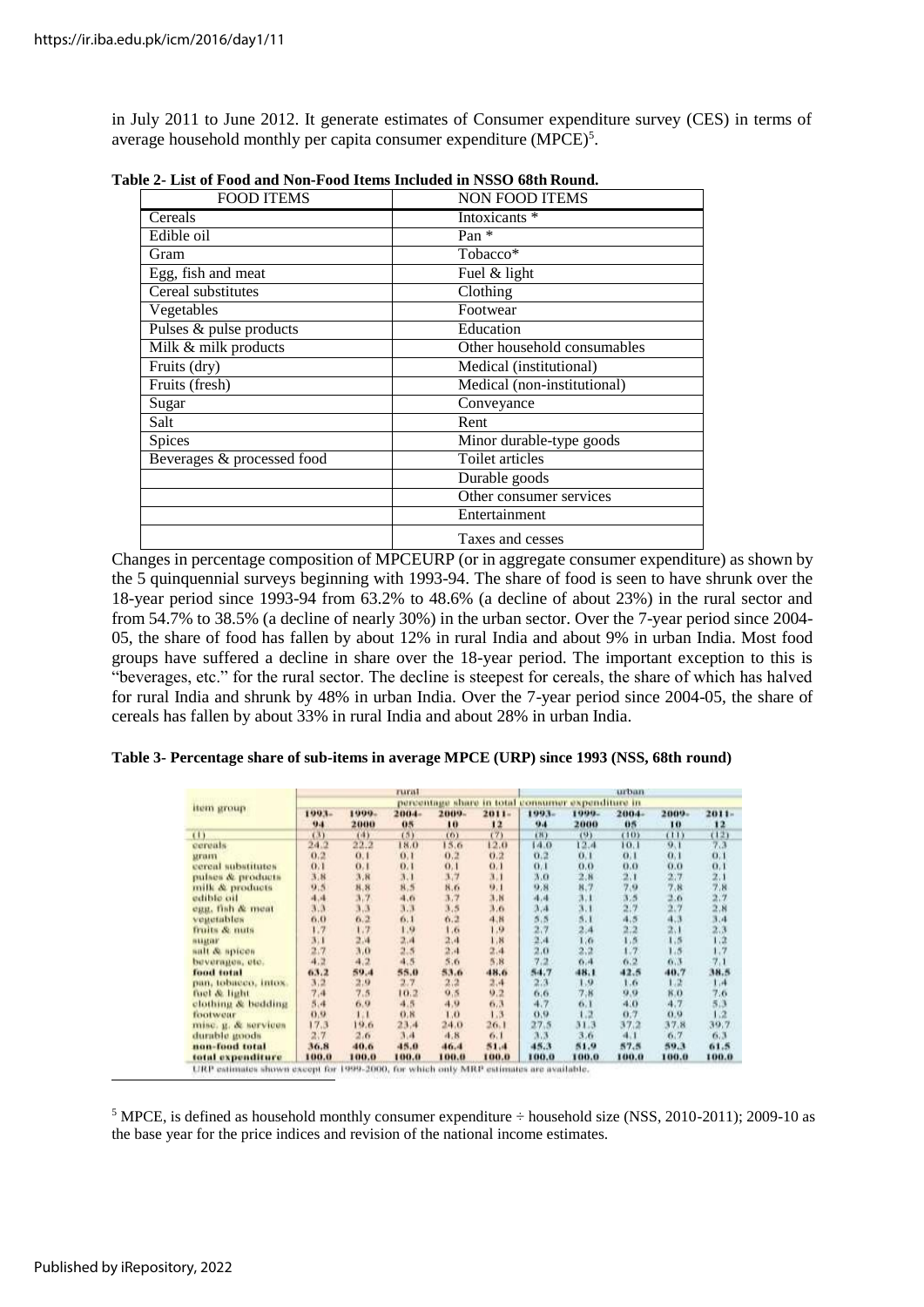# **3. Ethical Issues in BOP Marketing**

BOP preposition initially placed two contrasting forces-welfare of poor and profits for organization to go hand in hand and thereby failed to justify both together. Companies got stuck in tug of war either to give profit motive precedence over welfare of consumer or other way round. The conflicting interest can be illustrated by following well cited case studies under specific component of marketing mix-

#### **3.1. Ethical Issues in Appropriate Products**

Products offerings are not always created with parity in ethical terms, especially when these are marketed to the BOP (Davidson, 2009). Marketing of diverse product categories like eye-liner, or lipstick, or blush to Low income women; raises significant ethical issues. Because amounts spent by poor on these products reduce the funds available for essential goods (Davidson, 2009).

The vulnerabilities of poor consumers (Karnani, 2009) raises a question which is an apt product to be offered to BOP market. This question severed as an apple of discord between the economist and the ethicist. The economist will argue that each consumer must determine how much utility is derived from each purchase given the limited funds. (Davidson, 2009).

Micro level studies on purchase behaviour of poor consumer found that they spend a large chunk of their meagre income on alcohol, tobacco and entertainment (television, wedding and festivals). Further, 55% of adult poor in Udaipur (India) were found to be anaemic and 65% of adult male and 40% of adult female were under weight (Banerjee, et al., 2004). A typical poor household could spend 30% more on food than it actually does. (Banerjee & Duflo, 2007). Spending on festivals also account a large part of the budget of extreme poor (Banerjee, et al., 2004). *Under these circumstances the ethicist will argue that while we must grant poor consumer, free choice, it would be wrong for producers and marketers to encourage and promote such sales which decreasesthe welfare of BOP consumers and on no grounds allevate the poverty.*

Amul, a dairy cooperative in India, introduced ice cream at \$.05 per serving (Prahlad, 2005) although a good quality product but have no trace of essentiality. Amul is also responsible for popularisation of pizza. Similarly, Coca- cola, launched soft drinks in smaller pack of 200ml pricing at Rs 5 for BOP consumers (Jaiswal 2008).

#### **3.2. Ethical Issues in Fair price**

The issue of determining fair price would again places economist and the ethicist in contrasting position. The economist would argue for setting the highest price to capture maximum consumer's surplus possible. But ethicist would compel eradicating poverty motive of BOP proposition. (Davidson, 2009).

Hindustan Uniliver limited (HUL) a prominently cited as success story in BOP literature, offered Max candy, a high quality and low priced candy offered in two sizes, one at 25paisa another at 50 paisa. In 2004, because of persistent low margin, price of both sizes were pegged to 50 paisa and Rs. 2 respectively. Even after price rise its sales were Rs 500 million against estimated organized confectionary industry worth Rs 12 billion (Jaiswal, 2008). So in 2005, Max candy was pulled out from market due to non-satisfactory results. In this case profit motive got precedence over BOP consumer's welfare.

#### **3.3 Ethical Concerns in Advertising and Promotion**

Misrepresentation products and services concern takes on special importance when advertising to the BOP (Davidson, 2009). As the BOP population are not only poor in income but also in terms of education and experience in evaluating advertising claims. Thus, the puffery acceptable in developed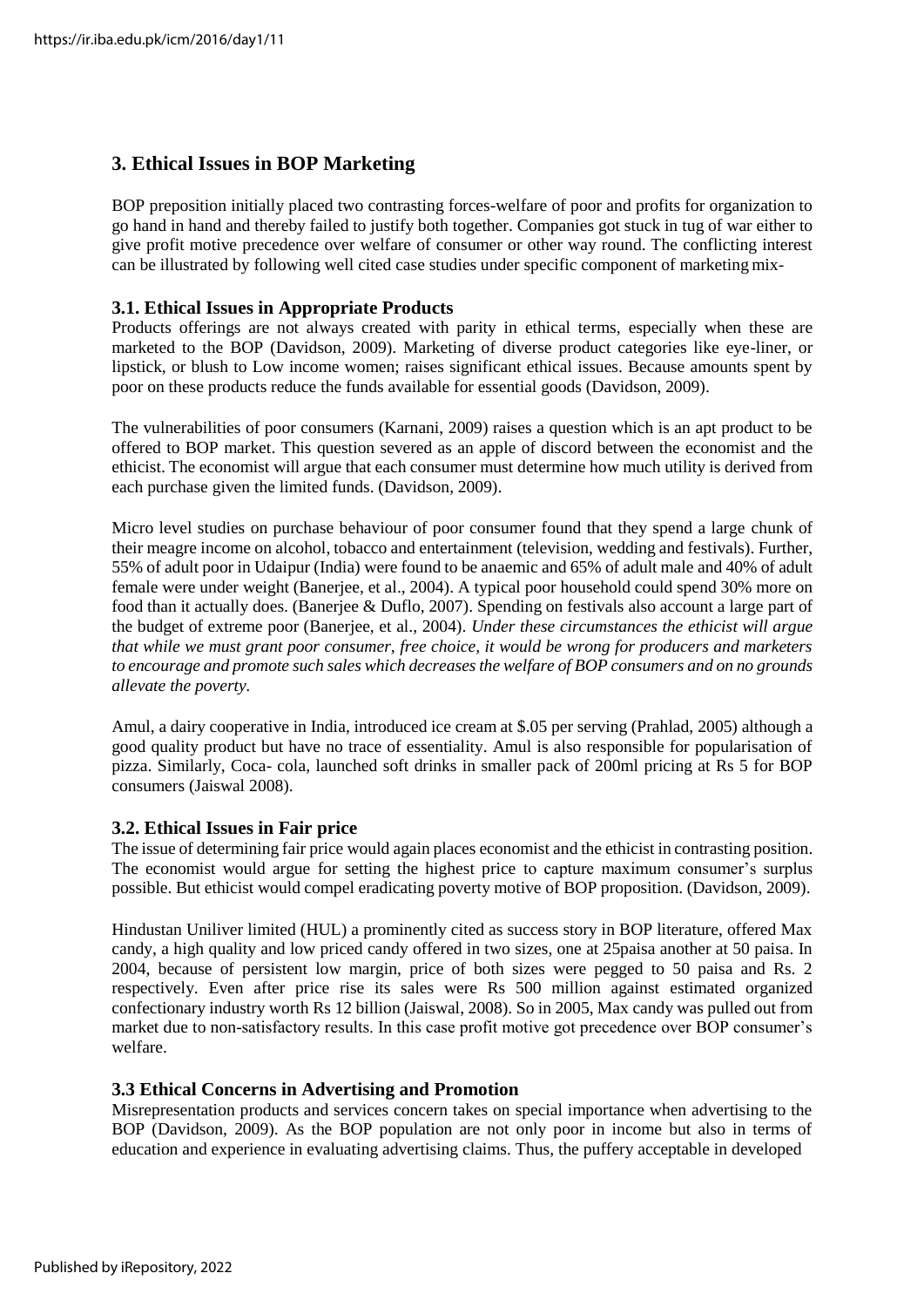markets may be unethical if used in advertising to BOP (Davidson, 2009). Advertisers create material aspirations for individuals and in India mostly rely on celebrity's endorsements to innate aspirational appeal. For BOP consumers it serve as images of status and prestige to the poor consumers who suffer from low self-esteem levels. There exists susceptibility of BOP market to advertising and celebrity endorsements. (Jaiswal & Gupta, 2015). For instance, HUL has traditionally used most popular movie actress to endorse its LUX brand.

Studies further indicates a high level susceptibility of BOP consumers toward sales promotion (Jaiswal & Gupta, 2015). Purchased products offered under such promotional schemes lead to overspending amongst this market. The use of contests, coupons, rebates, sweepstakes, prizes, and other sales promotional tactics leads to extra costs borne by consumer. Generally, the rightness or wrongness of these additional costs is overlooked in marketing to the upper levels of the income pyramid, but the question cannot be ignored with the BOP.

# **3.4. Ethical issues in Distribution**

Sometimes marketer to reach BOP market may create new channels of distribution. It leads to benefit to one segment buts may harm another (Davidson, 2009).For example,

Project Shakti, of Hindustan Lever's innovative channel of distribution allowed villagers to have access to needed products that would otherwise be totally unavailable. But at the same time this new innovative distribution channel displaces the previously existing small retail outlets, the street vendors, and the multiple intermediary levels so common in developing countries (Byron, 2007).

# **3.5. Packaging**

Many of the success stories cited comes from Procter & Gamble or Unilever are based on packaging the goods in single-serve quantities. **A single- serve revolution involving companies to sell small packet or Sachets of product (Shampoo, Ketchup, Tea, Coffee, biscuits and skin cream) considered to be breakthrough in BOP marketing.** But **single- serve revolution just proved to be a modus** of befooling poor consumers as they believe that lower price for small packages make it cheaper (Karnani (2006). However in reality the only way to increase affordability is through lowering price per use in comparison to large packets. Annapurna salt's introduced in small package to target the BOP market, priced per kilogram exactly same as larger packages. (Jaiswal, 2008)

# **4. Criticism of BOP Marketing - Whether "Doing Good" Leads To "Doing Well"**

BOP advocates justified profit motive pursued by MNCs or firms as when firms enter a new market it creates jobs and income. The advocacy of profit motive was sharply criticised by NGOs, civic authorities and BOP critics on the ground that marketing to BOP segment will divert their constant nominal income on low priority products. Many critics proclaimed BOP marketing is flawed or nothing more than a mirage (Karnani, 2007, Jaiswal, 2008). Karnani (2007) argued that firms targeting BOP market incurs high cost of market penetration making product beyond the reach of this segment. Jaiswal (2008) suggested that BOP marketing artificially raises demand of non-essential product (shampoo, fairness cream, deodorant, sunscreen lotion and other cosmetics, tobacco products and alcohol and nostalgic brand) that may divert funds from essential products(nutritional).

BOP sceptics went a step ahead in stating that romanticized view harmed poor more than helping them as it wane the importance of legal and regulatory mechanism to safeguard the interest of vulnerable BOP segment. (Karnani 2009). It stressed on compelling need to impose few restraint on free market mechanism to prevent exploitation of BOP segment. (Karnani, 2007).

This argument laid by BOP skeptics was negated by BOP advocates on the assumption that BOP consumer are value conscious and rational consumes therefore know how to maximise utility . Although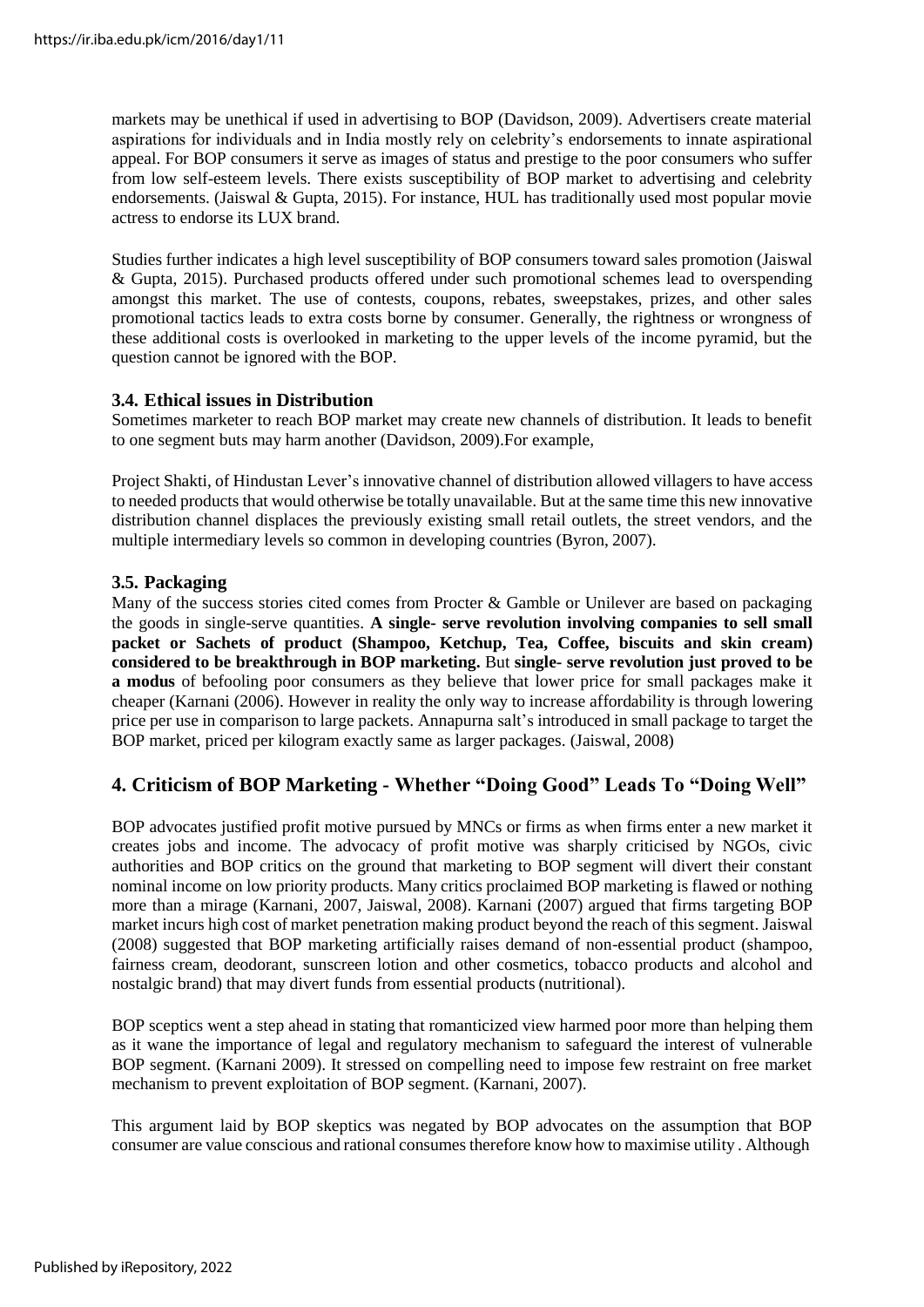expenditure pattern is observable but utility pattern is not thus free market perspective encourages exploitation of poor who already bears the burden of lack of education, lack of information and other socio, economic and cultural deprivation(Karnani, 2007).

Karnani (2009) causioned against severe and harmful results of bad choices made by BOP segment. The consumers have lack of self control, yield tempatations and aspirational purchase behaviour often responsible for poor ending with bad chaices. The bad choices made by BOP consumers may deflate welfare of these consumers therefore necessitates imposing constraint on free market perspective.

The constant arguments made by BOP sceptics on welfare of BOP consumer and raised ethical concern on sustainability of profit motives pursued by firms. It is further questioned that is it ethical for companies to serve to the market where they know that spending on non-essential and luxury product is not in the self-interest (Karnani 2007).

*Thus BOP initiative encourages poor consumer to divert income from high priority products to nonessential items.*

# **5. Suggestive Theoretical Policy Mix Framework**

#### **5.1. Gap Analysis**

No Consideration of Government in BOP Marketing: Although BOP proposition insist on free market mechanism to reduces poverty or development through enterprise. This preposition is based on the assumption that BOP are fully capable and willing to participate in market. This preposition placed little emphasis on legal, regulatory and social mechanism to protect vulnerable consumer (Karnani, 2009). *There is an under emphasis on critical role of state in poverty reduction* (Karnani, 2009). Rajan and

Zingales (2003) argues "That market cannot flourish without the visible hands of government". To avoid exploitation there is need to impose some restrictions on free market mechanism (Gupta & Jaiswal, 2013).

# **5.2. Research Methodology**

This research paper is based on secondary data and archived case study analysis. Case studies are grouped on the basis of specific nature of marketing mix component.

#### **5.3. Objectives**

The objective of this legislative review is confined to political goals associated with safe guarding the interest of subsistence market place. This paper reviews present legislative framework and suggestive guidelines to be considered while redefining the marketing mix based on consumption behaviour of subsistence market.

#### **5.4. Theoretical Framework**

BOP proposition insists upon free market mechanism but as suggested it may lead exploitation of BOP consumers ((Bonsu & Polsa, 2011, Karnani, 2007, Gupta & Jaiswal, 2013). Thus, even though, BOP proposition emphasis on free market we suggest role of government to protect the interest of consumers. Such that Government not only protect consumer's interest but provides guiding principles to marketer in conflicting objectives of-profit maximisation and poverty reduction. Further the regulatory mechanisms should be in place to protect the interests of the poor given their vulnerability(Jaiswal & Gupta, (2015)). Based on the review of every component of marketing mix offered at BOP following theoretical model of ethical interaction in free market can be established(Figure 1). Marketing mix for avoiding expoitation of BOP consumers must comprise of product with essentiality element which is affordable (Jaiswal & Gupta,  $(2015)$ ). BOP market may create new channels of distribution which benefits one segment and not harm another. Promotional mix, for ethical engagement should ensure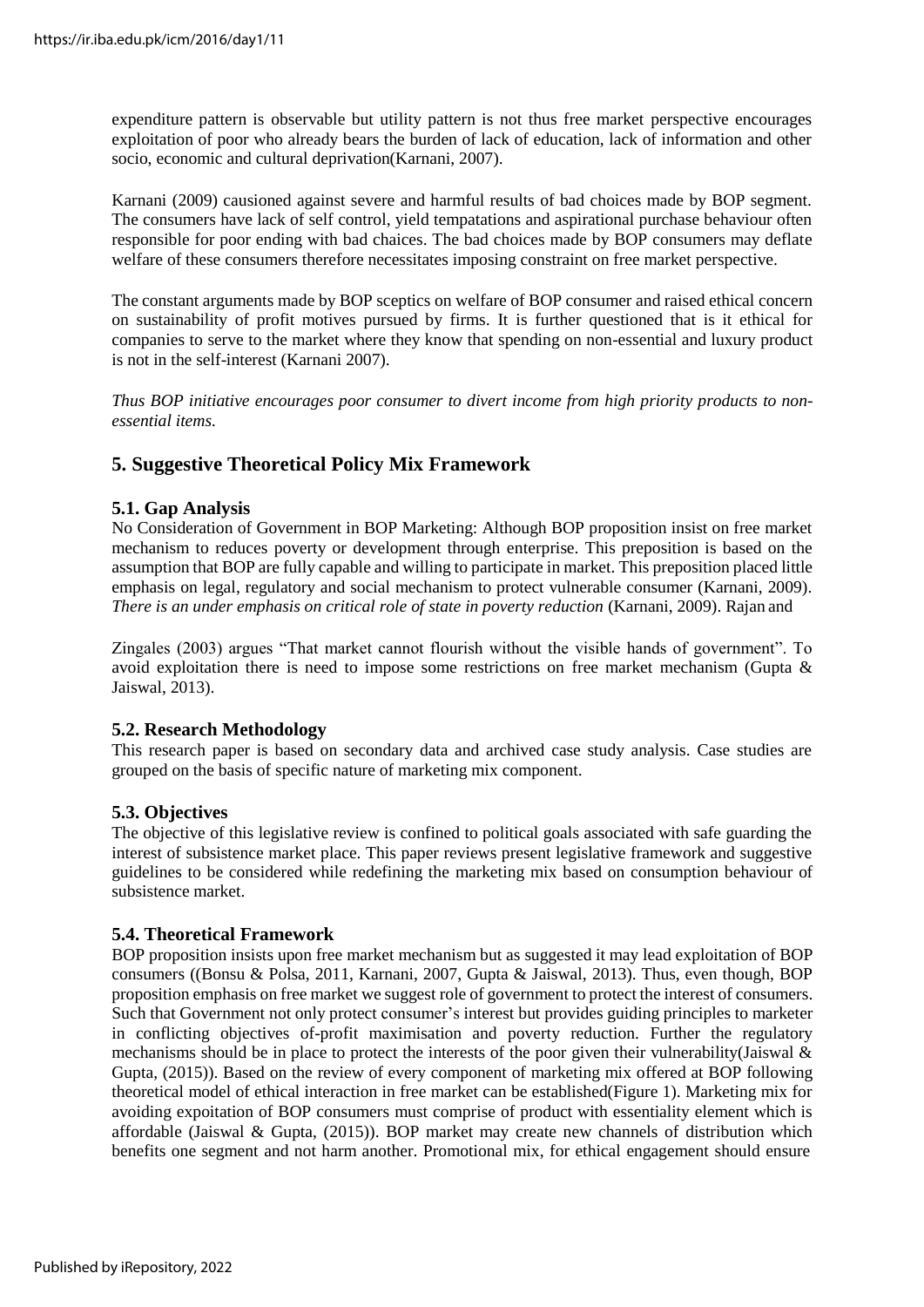honesty in advertisement and should not encourage the poor for consumption of products outside of core bundle of consumption. Marketing messages are educational and helpful in nature



**Figure 2: Proposed Model of Ethical Interaction At Bop Under Free Market Mechanism**

# **6. Role of Government and Consumerism in India**

The assertion that "Consumers are king" practically fails in context of BOP market and it becomes imperative to ensure consumer protection. Consumer protection is still at an infancy state at BOP market. Effective consumer protection involves active participation of Consumer, Business person and Government. (Fernando, 2009)

#### **6.1. Role of Consumer**

Consumers are required to take care of their own interest and protect themselves from malpractices. But the poor are vulnerable consumer and yield to temptation because poor usually don't have bank account and keep cash at home and spends to keep up with their neighbours (Banerjee & Duflo,2007). Thefact that BOP market depends heavily on informal economy, marketing through free market mechanism, vulnerability of consumers makes BOP consumers prone to unscrupulous and exploitative practices.

#### **6.2. Role of Business Person**

The producers, distributors, dealers, wholesalers as well as retailers are required to ensure supply of quality goods and services at reasonable prices. To prevent unfair trade practices even chambers of commerce and industry, manufacturer association should entertain the complaints from consumers. In BOP market business should ensure ethical conduct as BOP insist on market based economy. (Fernando, 2009).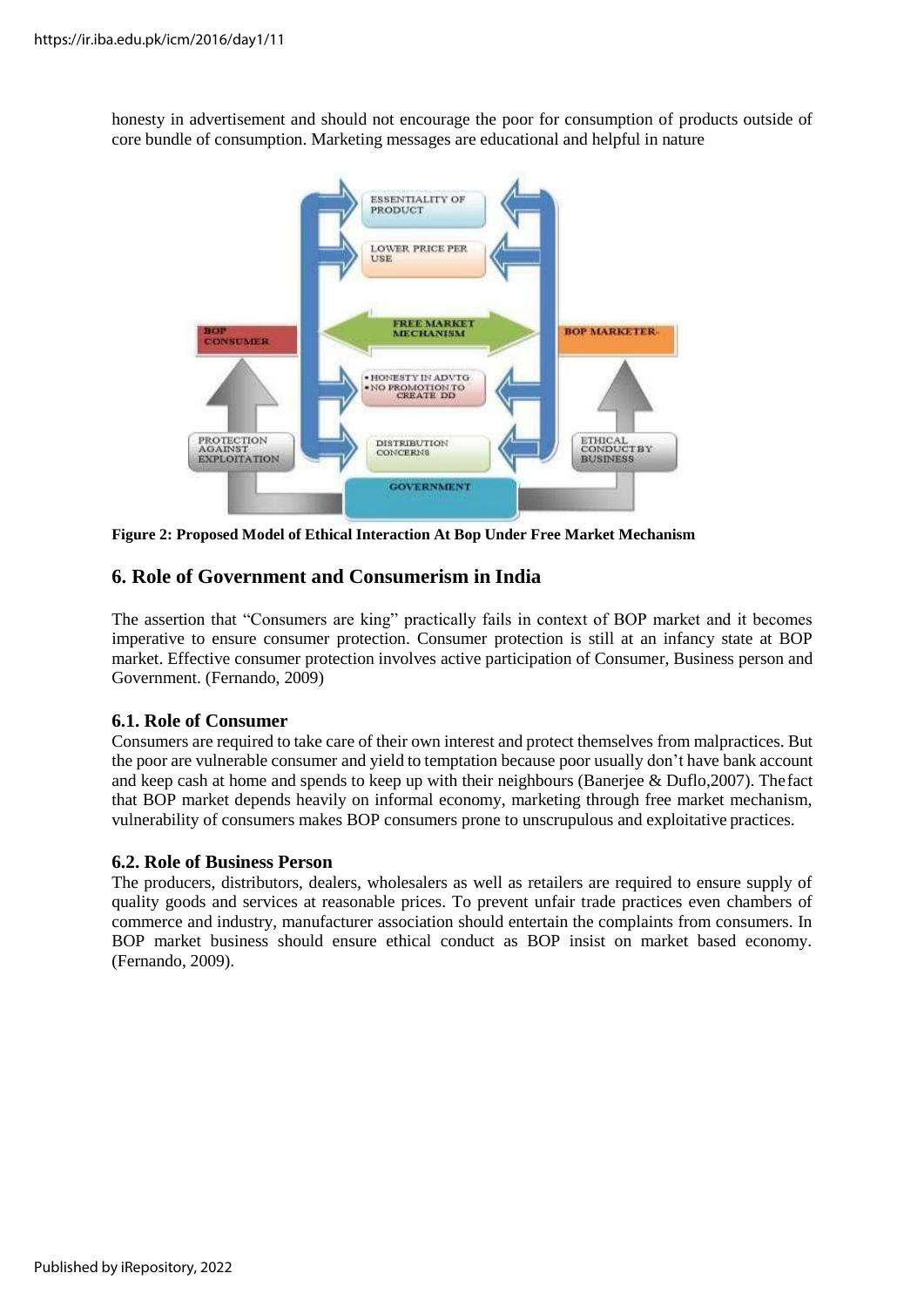#### **6.3. Role of Government**

Karnani (2007,2008) (Jaiswal 2008, Jaiswal and Gupta 2015) markets cannot flourish without thevery visible hand of the governments. Government has primary responsibility to protect consumer's right through apt policy measure, legal structures and administration framework (Viswanathan, et al., 2012). Government is required to enforce appropriate law and amend existing law in this context. Consumer protection



**Figure 3: Integral parties involved to protect consumer rights**

is socio economic programme requires initiative from Government and business. **UN guidelines** for Consumer protection suggest "The governmental role in consumer protection is vital and finds expression through policymaking, legislation and development of institutional capacity for its enforcement. Every country needs to have an irreducible minimum of consumer protection legislation".

# **7. Multiplicity of Legislative framework to protect the interests of vulnerable BOP consumers**

*Consumerism is defined by Prof. Philip Kotler as 'a social movement seeking to augment the rights and powers of the buyers in relation to sellers'.*

In India, various Acts are in place to protect the consumers against exploitation in food market (as depicted in figure 3). Myriads of legislation enacted to protect the interest of consumer and regulation of trade has left consumer confused in synthesising which law is applicable in particular situation. Ironically, legislatives intended to protect the interest of consumers have let offenders to slip out the maze of legislation and thereby weak implementation of the laws. Other factors leading to erosion of consumer rights by firms are lack of competition in a number of product areas, consumer's illiteracy, consumer indifference towards products, weak consumer organisations and lack of consumerism in the country. Given the vulnerabilities of BOP market this situation is adverse in case of poor consumer. (Fernando, 2009)

In the absence of specific legislatives enforced by government to guide BOP marketer and protect the interest of BOP consumer, we extracted relevant policies and laws from existing legitimate policy framework. This review of legislations, broadly considers two dimensions of business transaction- BOP consumer and marketer and role of regulatory authorities such as Government and other allied Departments and authorities. Role of government in free market mechanism is to ensure protecting consumer's interest, availability of essential food items and efficient competition in BOP market. Policies implemented by Government includes-

a. consumer specific polices to safeguard the interest of consumer and

b. Seller- directed policies to ensure ethical conduct of marketer in subsistence marketplace.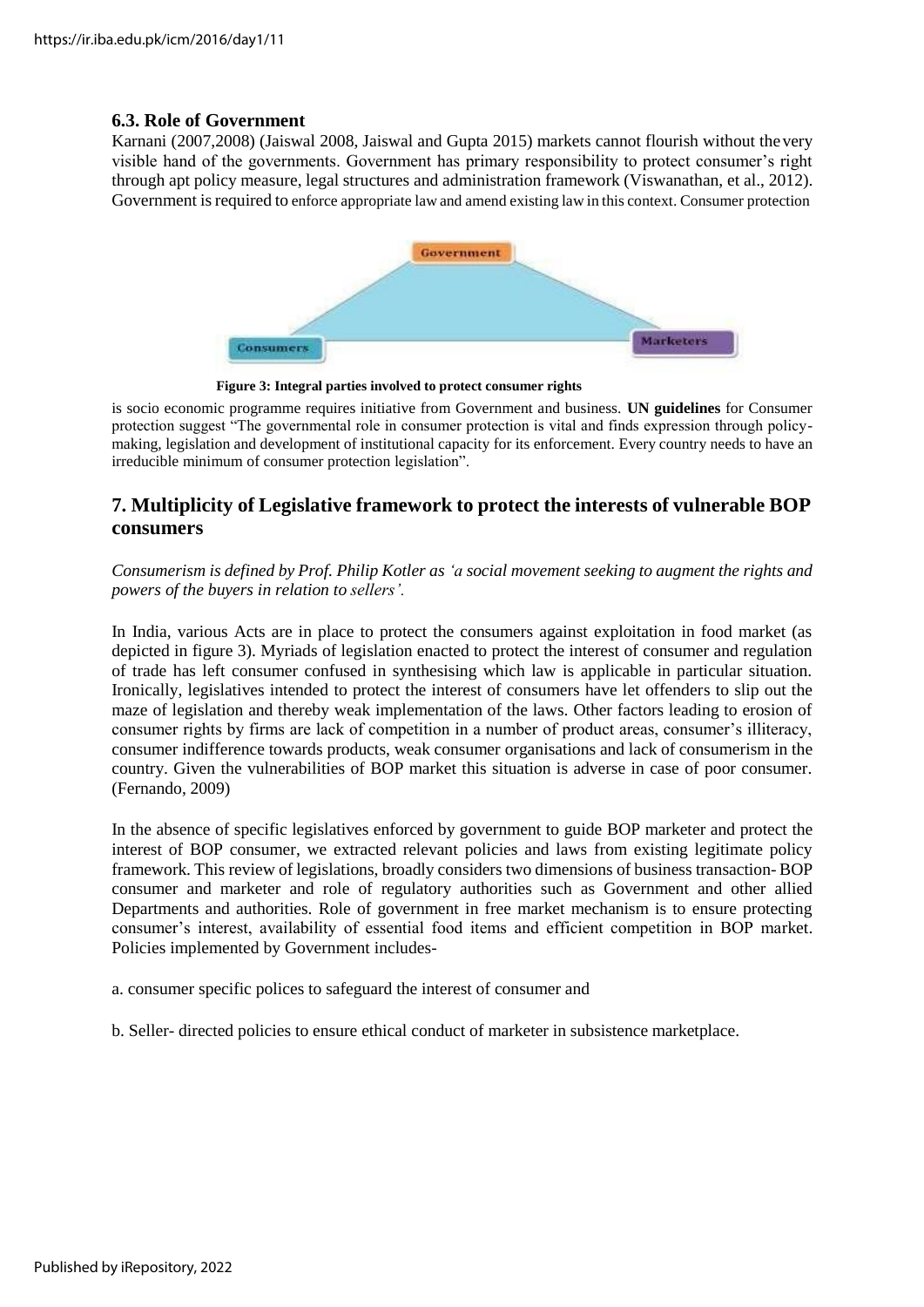c. Further, as the area of study relates to food items, analysis is extended to include legislation regarding availability of essential food items and ensuring minimum quality.



**Figure 4: Multiplicity of Legislative framework to protect the interests of vulnerable**

# **7.1 Protection of Consumer's Rights**

For protection of consumer's interest and fuelling consumerism, Government of India introduced Consumer protection Act, 1986. This Act safeguards the interest of consumers irrespective of their economic status. Thus, this act is not specific in addressing the problems faced by BOP consumers.

# *7.1.1. Consumer Protection Act, 1986*

The Consumer Protection Act (CPA) of 1986 was enacted with an objective to protect the interests of Consumers, to make provision for the establishment of Consumer Councils and other authorities for the settlement of consumer disputes. This is indeed a progressive piece of Social Welfare Legislation but it negates any specific provision related to BOP consumer. Unlike other laws, which are basically punitive or preventive in nature, the provisions of the Act are compensatory.

Important features of CPA are as follows:

- a. The Act applies to all goods and services
- b. It covers all the sectors private, public and cooperative. The provisions are compensatory in nature.
- c. It provides adjudicatory authorities

d. It further provides for Consumer Protection Councils at the National, State and District levels.

CPA further entitles unique set of rights to protect consumer such as, right to be protected, right to be informed, right to be assured, right to be heard, right to seek redressal and right to consumer education.

#### **7.2. Availability of Essential Food Items and Ensuring its Minimum Quality**

This research paper is restricted to food items such as Fruit, Vegetables, Eggs, Dairy Produce, salt, spices, staples-wheat, rice, Vegetable Oil etc. It is the responsibility of government to implement policies which may ensure availability of essential food items to this deprived segment. While providing these essential food items to BOP consumers, government is required to ensure minimum quality is kept intact. For achieving this objective Government implemented the following legislatives-

# *7.2.1. Agricultural Produce (Grading and Marking Act), 1937*

This Act concerned with grading and certifying the quality standard of agriculture commodities. This allows standard agricultural product to be stamped with AGMARK, a seal of Agriculture marking Department of the Government. It extends to entire country and defines "agricultural produce" as all produce of agriculture or horticulture.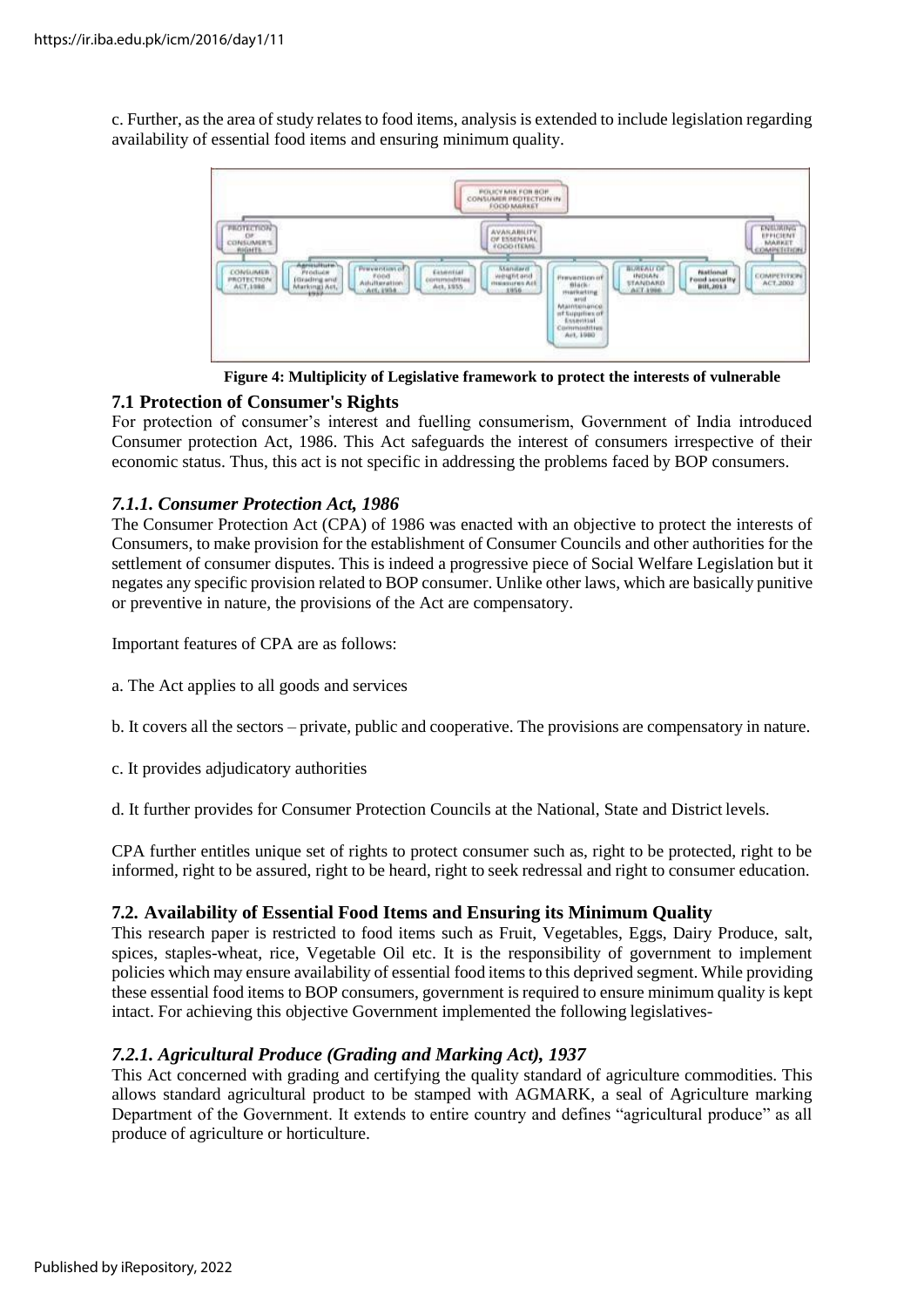# *7.2.2. Prevention of Food Adulteration Act, 1954*

This Act came into force on 1<sup>st</sup> June 1955 with an objective of prevention of adulteration and extends to entire India. Further objectives of this act can be concised as follows-

a. To protect the public from poisonous and harmful foods

- b. To prevent the sale of substandard foods
- c. To protect the interests of the consumers by curbing fraudulent practices.

#### *7.2.3. Essential Commodities Act, 1955*

This Act was enacted to ensure easy availability of essential commodities to consumers and protect them from unscrupulous traders. This Act provides entitles the Central Government and the State Governments the power of regulation and control of production, distribution and pricing of commodities which are declared as essential, at fair prices.

The list of essential commodities are reviewed from time to time keeping in view the production and supply condition of these commodities. As a result, the number of essential commodities which stood at 70 in the year 1989 cut down to 7 at present through such periodic reviews. Only those commodities are retained which are essential to protect the interest of the farmers and the large section of the people at "bottom of the pyramid".

#### *7.2.4. Standards of Weights and Measurement Act 1956*

Indian consumers are often faced with quantity reductions practised by marketers. To prevent these malpractices the Standards of Weights and Measurement Act was passed in 1956, which was later repealed by a more comprehensive Act in 1976 in alignment with international Bureau of Weights and Standards. The act is supplemented by the Standards of Weights and Measures (Enforcement) Act, 1985 with a set of rules to enforce the act effectively.

# *7.2.5. Prevention of Black-Marketing and Maintenance of Supplies of Essential Commodities Act, 1980.*

This Act provide for detention in certain cases with purpose of prevention of black-marketing and maintenance of supplies of commodities essential to the community. The Act empowers the Central and State Governments to detain accused persons. The maximum period for detention shall be six months.

#### *7.2.6. Bureau of Indian Standard Act, 1986*

One of the main impediment faced by Indian consumers is the poor quality of products they buy. Even after independence, the quality of products has been extremely poor because of imperfect competitive market situations under the mixed economy regime. What exaggerates the problem, is monopolistic position enjoyed by public sector organization which are not bothered to produce quality goods. As a result, the Indian consumer has to manage with shabby and shoddy goods and equally poor and inefficient services. The situation seems to be improving since 1991 because of intense competition, in India but BOP market still remained untouched in this context.

#### *7.2.7. National Food Security Bill, 2013*

The National Food Security Act, 2013 (NFSA 2013), also known as Right to Food Act, aims to provide subsidized food grains and non-food items to poor consumers through a network of public distribution shops (*also known as ration shops*). As of date there are about 4.99 lakh fair price shops across India which sells price to ration card holders at a price lower than the market (Ministry of Consumer Affairs, 2013)**.** Under this bill, beneficiaries of the Public Distribution System (PDS) are entitled to 5 kilograms per person per month of cereals at the following prices: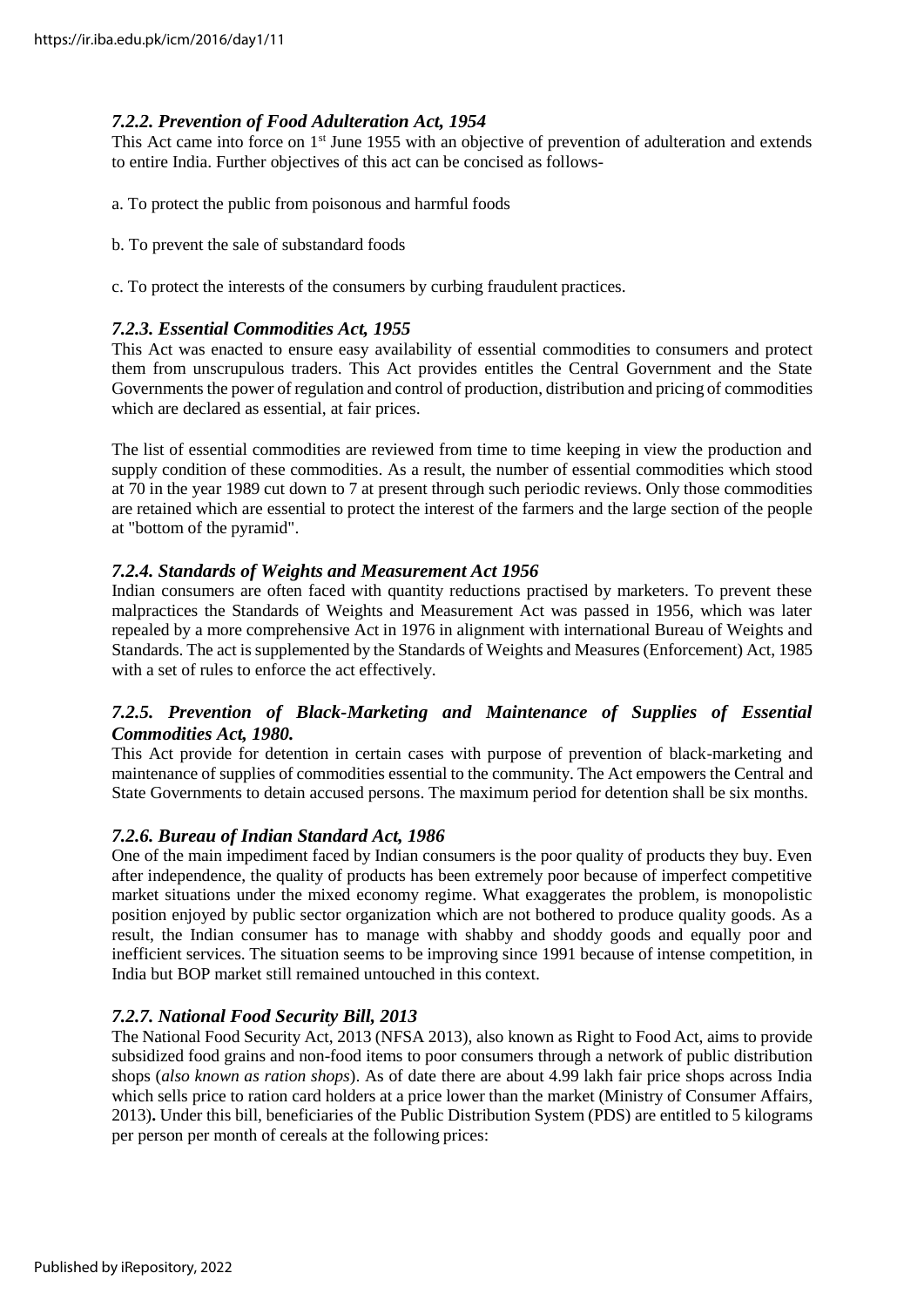Rice at  $\overline{\mathbb{Z}}$ 3 per kg

Wheat at  $\overline{\mathbb{Z}}$  per kg

Coarse grains (millet) at  $\bar{\mathbf{T}}$  per kg

**Food Corporation of India (FCI)**, a Government-owned corporation, procures and maintains the PDS. However, the food grains supplied by the ration shops are not enough to meet the consumption needs of the poor or are of inferior quality. The average level of consumption of PDS grains in India is only 1 kg per person / month.

#### **7.3. Ensure Efficient Market Competition**

Consumer welfare is the fulcrum of consumer protection and competition policy. Both consumer protection and competition policy recognizes unequal relationship between consumers and producers. Protection of consumers is accomplished by setting minimum quality specifications and safety standards for goods and services and thereby establishing mechanisms to redress their grievances. The objective of competition policy is to ensure that there are sufficient numbers of producers therefore no single producer can attain a position of dominance. Competition policy also seeks to forestall other forms of market failure. (Eleventh Five Year Plan, Planning commission, n.d.). For ensuring efficient market competition, the Competition Act, 2002 was enacted. This Competition Act, repealed of Monopolies and Restrictive trade Practices Act (MRTP), 1969 and lead to establishment of a regulatory authority Competition Commission for implementation of Competition Act. The purpose of the Act is to provide for the establishment of the Commission which ensures:

- a. Prevention of the practices having adverse effect on competition;
- b. Promotion of competition in markets;
- c. Protection of interests of consumers; and
- d. Freedom of trade carried

# **8. Gaps in present legislative framework**

Based on existing legislative framework implemented by government following gaps can be highlighted while applying these laws in context of BOP market**:**

#### **8.1. Myriads of Legislatives to Guide a Particular Situation**

Myriads of legislation enacted to protect the interest of consumer and regulation of trade has left consumer confused in synthesizing which law is applicable in particular situation. Ironically, legislatives intended to protect the interest of consumers have let offenders to slip out the maze of legislation and thereby weak implementation of the laws. Other factors leading to erosion of intent of these legislatives are lack of competition in a number of product areas, consumer's illiteracy, consumer indifference towards products, weak consumer organizations and lack of consumerism in the country. Given the vulnerabilities of BOP market, this situation is adverse in case of poor consumer. (Fernando, 2009).

#### **8.2. Absence of Specific Policies to Address Poor Consumer's Problem**

Although few policies such as essential commodities act 1955, national food security bill 2013, ensures availability of essential food items to BOP segment at reasonable prices still the specific policy to safeguard the interest of this segment is far out of reach. BOP market segment comes with different set needs and issues requiring different policy framework to address their needs.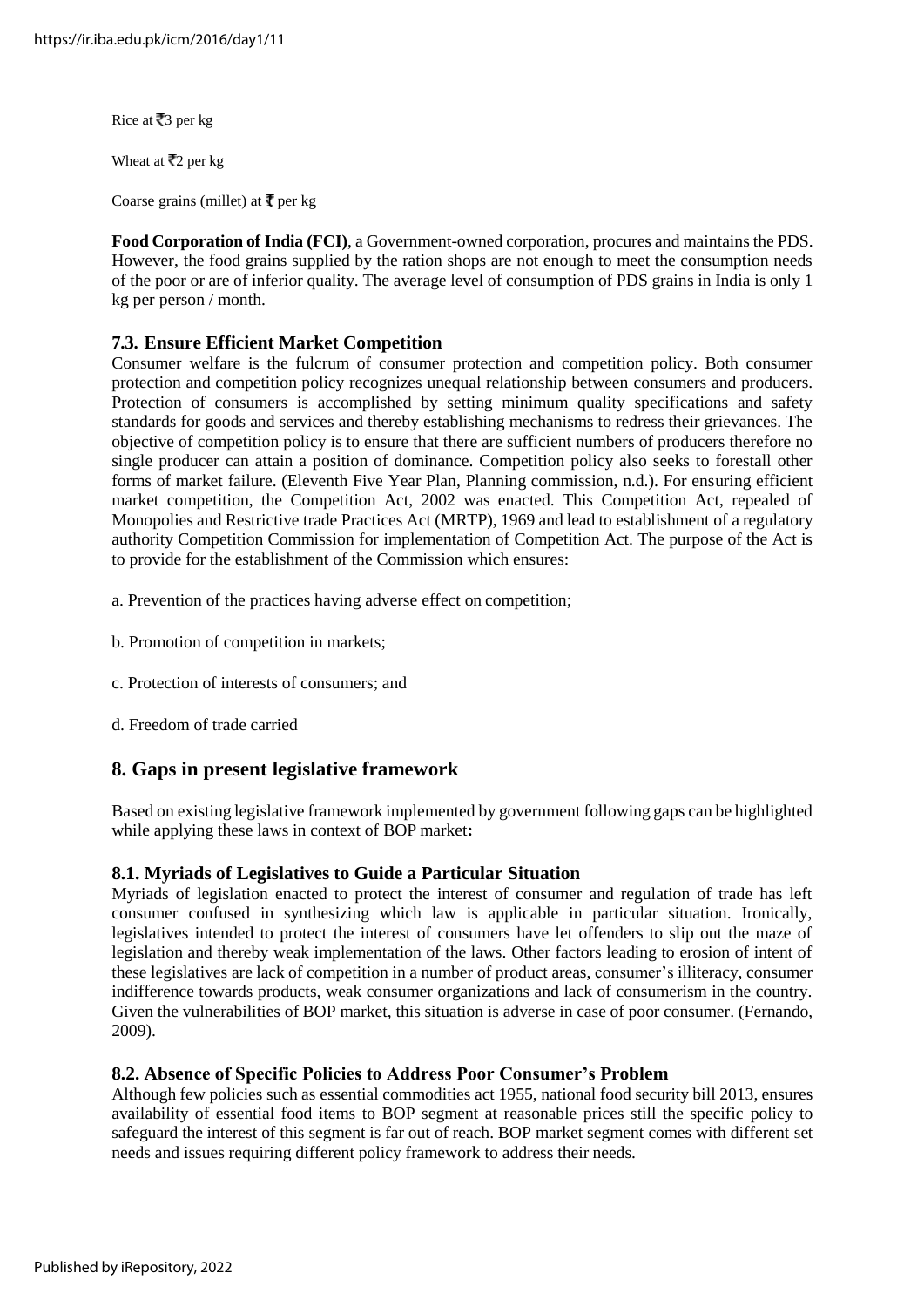# **8.3. Exclusion of Poor in Existing Policy Framework**

Existing legislative framework fails to inculcate the specific modes of exploitation of BOP consumers. What may not constitute exploitation for "above poverty line" consumer, can be considered exploitative for this sensitive consumer segment. Thus, it makes imperative to broaden the definition of term "Exploitation" in context of BOP market and thereby making policies to ensure marketing of essential commodities to this segment. Even the Consumer protection Act, safeguards the interest of consumers irrespective of their economic status. Thus, this act is not specific in addressing the problem of BOP consumers.

# **9. Suggestions by BOP Advocates for Public Policy Formulation**

In formal economy transactions are highly predictable, as governed by institutional guidelines, however, informal economy, prevalent in BOP segment, rules are tacit and more flexible (Viswanathan, et al., 2012). The literature on social exchange describes that informal economy have weak legal protections, fluid transactions and prominent negotiations (Viswanathan, et al., 2012). The recommendation to safeguard the interest of BOP consumers ranges from suggestion to policy maker and to marketer. Following recommendation can be made for constructing a grounded policy at BOP-

## **9.1. Suggestions for Policy Makers: Bottom-up Approach of Policy Formulation and Implementation**

Government, as a servant of people, has primary responsibility for developing public policy. However while forming policy framework authors (Viswanathan, et al., 2012) suggested bottom up approach which involves understanding the lives of poor. Although government plays a crucial role in developing policy but efforts should be strengthen with the presence of business seeking to develop economically and socially profitably way to engage BOP markets. Further NGO working with poor segment must support the efforts of Government by helping to implement policy. Following are recommendation made in order to establish "inform policy making" and specific direction to Government and managers (Viswanathan, et al., 2012)-

#### *9.1.1. Empowering People in Subsistence Marketplace*

Public policy if insist on "marketplace literacy education" can help poor people overcome shortcoming and increase their own capacity for economic welfare and independence. (Viswanathan, 2009). Jaiswal & Gupta, 2015 suggested that the market exchange will be beneficial to the poor consumers if marketing messages are educational and helpful in nature, not the one which the poor cannot easily resist. Policy makers are required to adapt policies to marketplace literacy programs.

#### *9.1.2. Embracing Emergent Solution*

Centrally designed policies based on standardization and replication will not suffice. (Viswanathan, et al., 2012) Large number of micro enterprise which collectively meets the needs of subsistence market represents an emergent solution to local problem. From public policy point of view it is important to encourage site specific and non-standardized solution to problem.

#### *9.1.3. Bottom up Approach*

BOP theorist suggested bottom-up orientation for developing public policy. If policy makers were to begin from micro level of marketing interaction and then move up, the policies would be more grounded in terms of reality subsistence populations face. Theorist suggests marketing-oriented public policy which is more democratic, contextually oriented and more interpretive. (Viswanathan, et al., 2012).

#### **9.2 Suggestions for Marketer for Ethical Conduct Responsible Marketing**

Prahalad (2002) argued that the BOP represents an important marketing opportunity for MNCs and should not be overlooked as represents the long-term opportunity for profit and global improvements. The research suggests that "MNCs should adopt a "Glocalised approach" and overcome mistrust and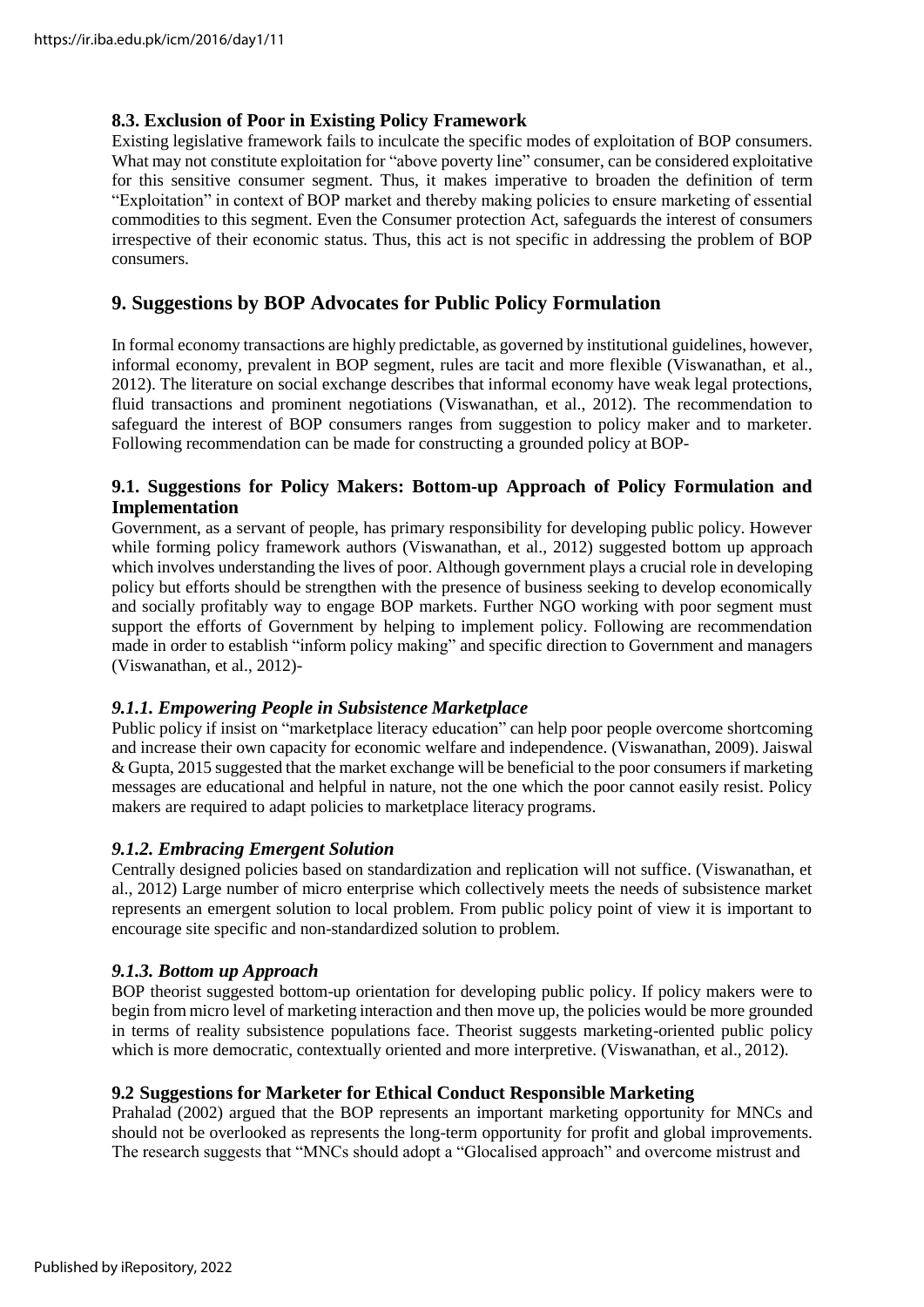suspicions" (Prahalad and Hart, 2002). Well informed and executed efforts aimed at the BOP can grow a poor market into a middle-class. MNCs well equipped with understanding about nature, scope and potential of BOP markets, will not only attain long-term success in such markets, but will see their own global umbrella brand continue to thrive and prosper in the ever evolving global market arena. (Wood, et al., 2008).

## *9.2.1. Alternative Approach to Bop Marketing*

The marketing tactics adopted for exploitation of BOP consumers callsfor an urgent need of introducing ethics in marketing. These exploitative tactics further raises a question "Are marketer taking advantage of vulnerable BOP consumer by adopting tactics that brings benefit to company at the cost of vulnerable BOP consumers". While designing the apt policy mix social policy makers should consider such exploitative marketing programmes. An alternative view to BOP marketing requires sub dividing the BOP segment into –extreme poor and poor. BOP market size is 4 billion with widespread income inequality. The extreme poor segment consists of people living in LDCs or earning less than 1 dollar per day. Extreme poor live under the conditions of acute poverty and struggles to meet basics of life. Therefore before extracting profits from this market segment their basic need must be fulfilled. Effective way of serving this segment is through corporate social responsibility (CSR) initiatives. (Vachani & Smith, 2004).

Another, approach of serving BOP consumers is based on the philosophy of *selective consumption*  (Jaiswal, 2008). Selective consumption means choosing to enable or restrict consumption, based on the characteristics of the goods to be consumed. When marketers make choices between which target market to include and exclude, they can have significant effects for the individuals involved (Sirgy and Lee, 1996).

Marketing to poor based on selective consumption philosophy can be pronged into:

a. **Inclusive Marketing** involves inclusion of poor in an undesirable way thereby encouraging them to consumes products that have negative effect on their wellbeing. For example, marketing of tobacco and drug to vulnerable consumers.

b. **Exclusionary Marketing** involves wrongfully exclusion of poor by shrinking the consumption of product that enhances the well-being of consumers.

Therefore, in order to analyse whether it is appropriate to market to the poor segment company need to evaluate marketing efforts on following grounds:

- i. Whether the products respond to basic needs such as health, nutrition, education, housing;
- ii. Whether the marketing communication creates and strengthen people's aspirations to consume goods not needed;
- iii. Whether the products consider the special needs of BOP consumers; and
- iv. Do the products enhance customers' well-being.

# **10. Suggestions for Revival of Existing Policy Framework**

Based on the extant literature available, public policy maker should consider the complex environment present at BOP marketplace. Other than suggestions made by authors few additional changes can be made: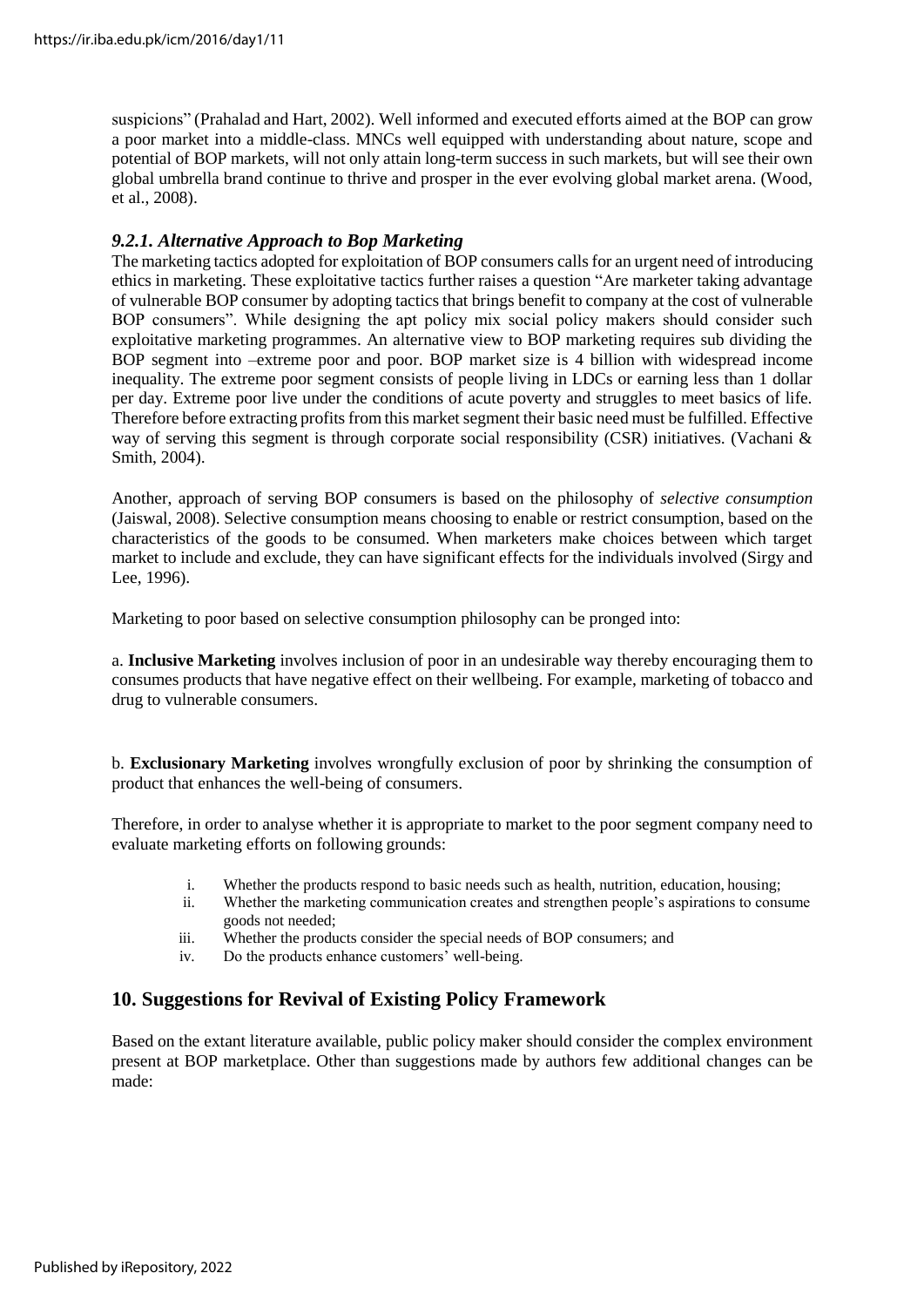#### **10.1. Provision in Existing Legislatives for Vulnerable Consumers by Availability**

Existing legislatives should recognise the market based realities of BOP consumers and make specific amendments in law. Extensive BOP consumer research is required by Policy makers to ensure a grounded theory.

#### **10.2. Government Should Ensure Availability of Core Bundle**

Availability of essentials should be ensured by Govt. and provision for black marketing requires stringent implementation.

#### **10.3. Discussion Forums Motivated by Social Networks (Experiences can be Pooled)**

Government for proper implementation of legislative open a local public forum comprising of representatives from prominent social groups (SHGs, Shakti Ammas). This group being a part of BOP market will understand the problem of these consumers and ensure redressal of problems.

#### **10.4. Involvement of NGOs for protecting the interest**

NGO working at local level can be involved in order to ensure awareness about consumerism. The NGOs can conduct regular interactive consumer educational programs.

# **11. Summary**

BOP proposition suggests that private marketers can earn by selling to poor and can simultaneously alleviate poverty. The BOP approach had not so easy acceptance as questions the traditional tenant. It insists on free market mechanism to ensure engaging BOP consumers. The poor are vulnerable consumer due to lack of education, information and other economic, cultural and social deprivation. Thus in free market mechanism the BOP consumer enjoys less negotiating power and rendered to exploitation. Basic modes of exploitation of poor involve charging exuberant price and subject to excessive poverty penalty. Marketers often offers inapt product to exploit BOP consumer. BOP consumers are served with products of defective quality, fake, adulterated and even hazardous product. The definition to inappropriateness is broad in case of BOP market. As even the nonessential products are inapt in BOP market context. Marketers often create scarcity of essential products in distribution channel to extract premium prices from BOP consumers. The vulnerable consumers are also victimized by false and misleading advertisements which serves aspirational model to poor consumers who already suffers from low self-esteem. Given numerous incidences of BOP consumer exploitation requires government to restrain free market propagated by BOP advocates through policies formulation and implementation. Government has primary responsibility to protect consumer's right through apt policy measure, legal structures and administration framework. Government is required enforce appropriate law and amend existing law in this context. The policies for protecting BOP market ranges from Consumer right protection, availability of essential food items and ensuring efficient market competition. Although there are myriads of legislatives implemented by Government but still there is absence of specific law targeted at BOP consumers. More or less these laws are overlapping and may leave BOP consumers quizzical. The recommendation to safeguard the interest of BOP consumers ranges from suggestion to policy maker and to marketer. For designing apt policy mix policy makers requires bottom up approach where thrust is placed on micro level interactions and the moving up. Public policy if insist on "marketplace literacy education" can help poor people overcome shortcoming and increase their own capacity for economic welfare and independence. Suggestions for marketer to ensure ethical conduct includes-Responsible marketing and alternative approach to BOP marketing. Responsible marketing to BOP requires if MNF efforts result in positive social action outcomes, the accompanying goodwill will be so valuable that it outweighs any slim profits that may be expected over the short term. Well informed and executed efforts aimed at the BOP can grow a poor market into a middle-class, market that has enormous long-term potential. The alternative approach of serving BOP consumers is based on the philosophy of *selective consumption.* Selective consumption means choosing to enable or restrict consumption, based on the characteristics of the goods to be consumed. Marketing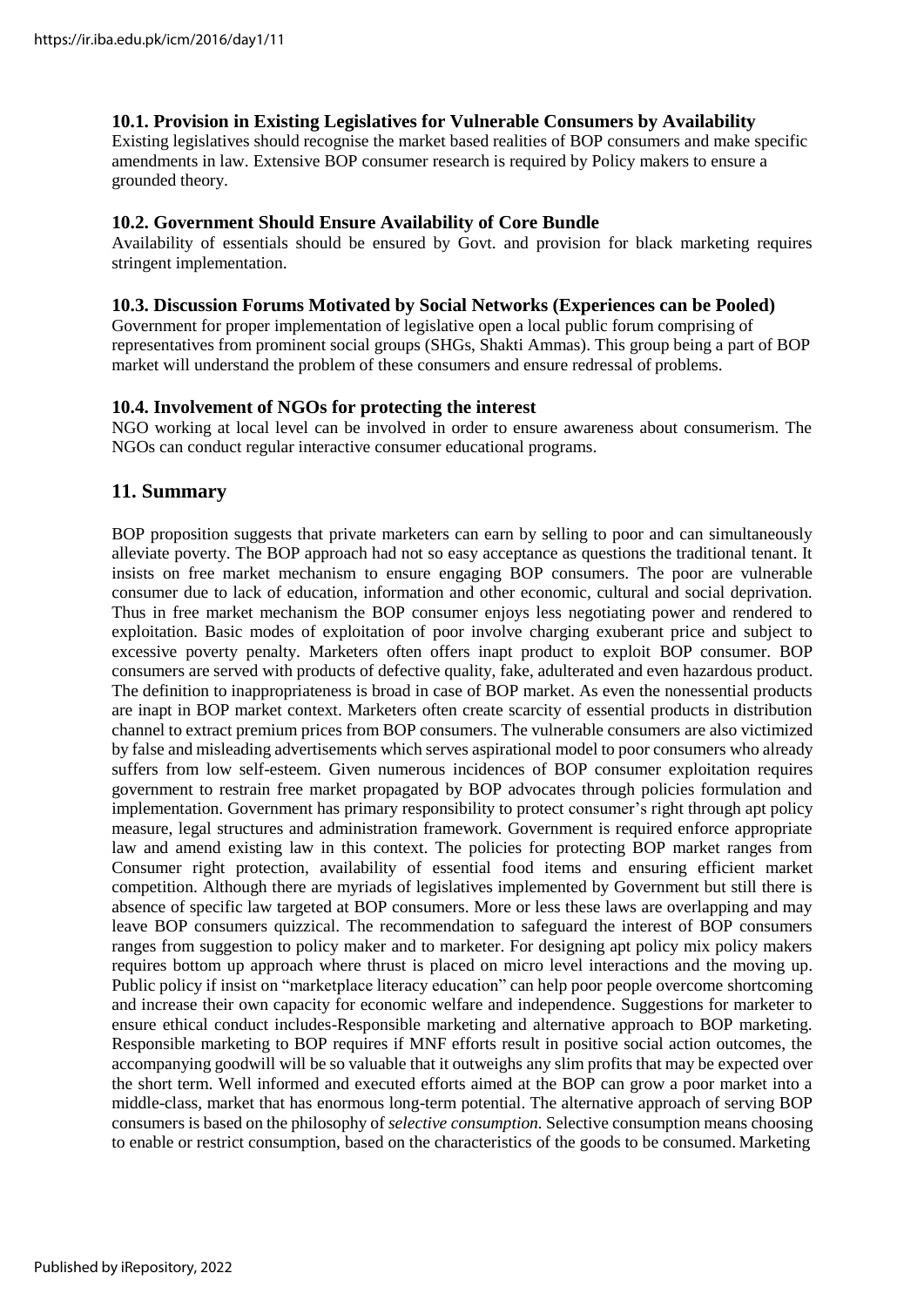to poor based on selective consumption philosophy can be pronged into Inclusive Marketing and Exclusionary Marketing.

#### **References**

- Banerjee, A. V. & Duflo, E., (2007). "The Economic Lives of the Poor". *The Journal of Economic Perspectives,* 21(1), pp. 141-168.
- Banerjee, A., Deaton, A. & Duflo, E., (2004). "Wealth, Health and Health Services in Rural Rajasthan". *American Economic Review,* 94(2), pp. 326-330.
- Bonsu, S. K. & Polsa, P., (2011). "Governmentality at the Base-of-the-Pyramid". *Journal of Macromarketing, Sage Publcation,* 31(3), pp. 236-244.
- Byron, E., (2007). "P & G's Global Target: Shelves of Tiny Stores". *The Wall Street Journal,* p. A1.
- Carroll, A. B., (1979). "A Three-Dimensional Conceptual Model of Corporate Social Performance". *Academy of Management Review,* 4(4), pp. 497-505.
- Consumer affair, M. o. C., (2007). "Food Security and Revamp of PDS Food Grain Quality Control": *Press information Beureau*, Government of India.
- Davidson, K., (2009). "Ethical Concerns at the Bottom of the Pyramid: Where CSR Meets BOP". *Journal of International Business Ethics,* 2 (1), pp. 22-32.
- Easterly, W., (2006). *The White Man's Burden: Why the West's Efforts to Aid the Rest have Done so Much Ill and so Little Good*.: New York: Penguin Press.
- Fernando, A., (2009). *Business Ethics, 2/e.*: Pearson Education India.
- Gordon M., Dakshinamoorthy V., Wang L., (2006). "The Benefits, Innovations, and Uses of Information and Communication Technology at the Base of the Pyramid". *Twenty-Seventh International Conference on Information Systems*, Milwaukee 2006, Conference Proceedings, p.1703-1721.
- Gronmo, S., (1988). "Compensatory Consumer Behavior: Elements of a Critical Sociology of Consumption". New York, NY: *The Sociology of Consumption, in Otnes*, P. (Ed.), Humanities Press.
- Gupta, S. & Jaiswal, A. K., (2013). "Making the Case for Harming the Poor A Review of Marketing Tactics at the Bottom of the Pyramid". *Journal of Applied Business and Economics,* 14(5), pp. 30-40.
- Gupta, S., (2013). "Serving the "Bottom of Pyramid" A Servant Leadership Perspective". *Journal of Leadership, Accountability and Ethics,* 10(3), pp. 98-106.
- Hammond, A. L., Kramer, W. J. & Katz, R. S., (2007). *The Next 4 Billion.,* Washington, DC: World resource institute.
- Jaiswal, A. K. & Gupta, S., (2015). "Influence of Marketing on Consumption Behavior". *Journal of Consumer Marketing,* 32(2), pp. 113-124.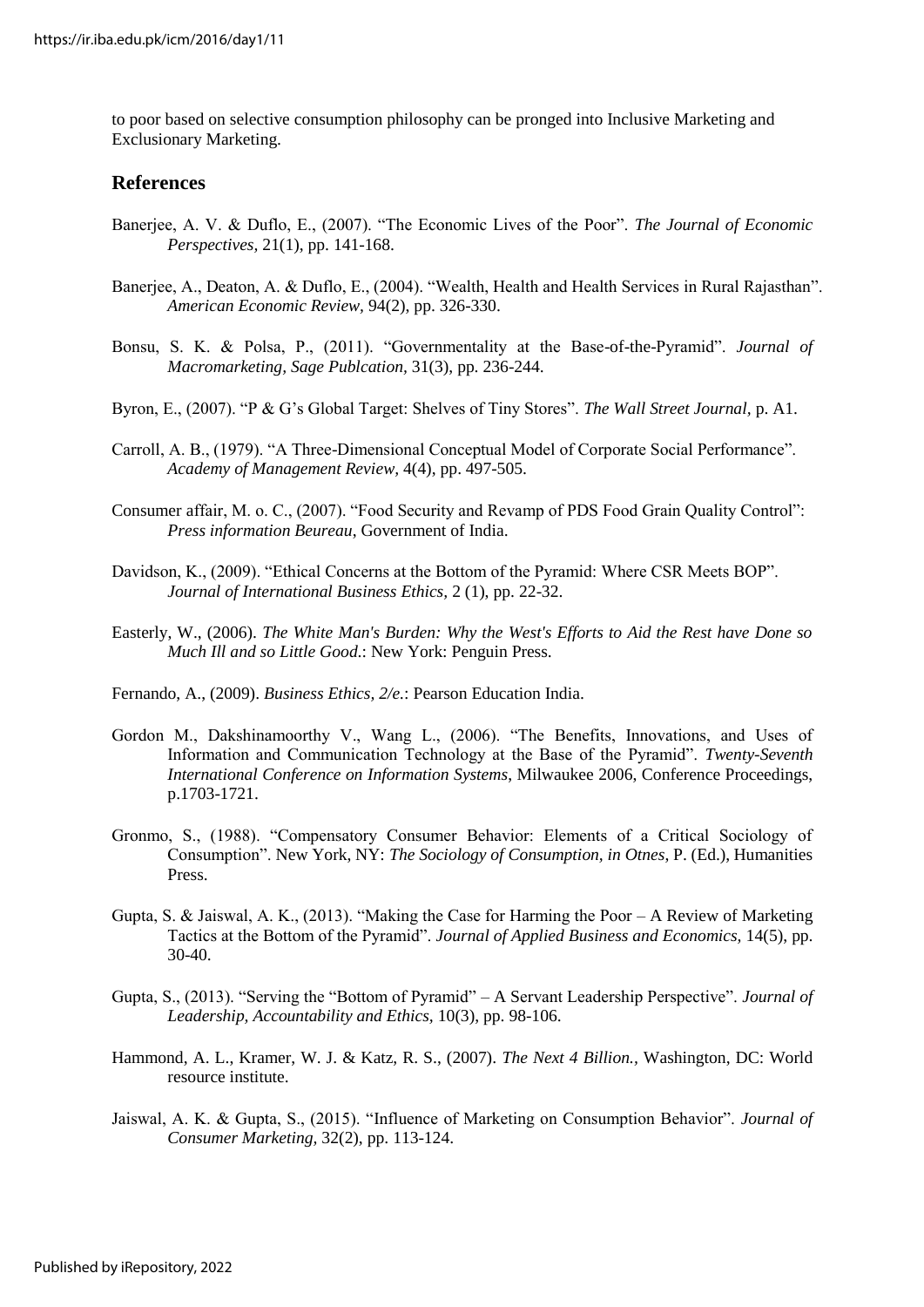- Jaiswal, A. K., (2007). *Fortune at the Bottom of the Pyramid: An alternative Perspective,* Ahmedabad: Indian Institute of Management.
- Karnani, A., (2007). "The Mirage of Marketing to the Bottom of the Pyramid: How the Private Sector Can Help Alleviate Poverty". *California Management Review,* 49(4), p. 90.
- Karnani, A., (2009). *"The Bottom of the Pyramid Strategy for Reducing Poverty: A Failed Promise".* New York, USA: UN/DESA *Working Paper No. 80*.
- Ministry of Consumer Affairs, F. a. P. D., (2013). *Public Distribution System,* India: Government of India.
- Planning Comission, (2006). "Eleventh Five Year Plan", *Consumer Protection and Competition Policy.* <http://planningcommission.nic.in/aboutus/committee/11strindx.htm>
- Prahalad, C. K. & Hart, S. L., (2002). "The Fortune at the Bottom of the Pyramid". *Strategy+Business,* Issue 26, pp. 1-14.
- Prahalad, C. K., (2005). *The Fortune at the Bottom of the Pyramid*. Upper Saddle River, N .J: Wharton School Pub*.*
- Prahlad, C. K., (2005). *The Fortune at the Bottom of the Pyramid: Eradicating Poverty through Profits.* 1st ed. United States of America: Wharton School Publishing.
- Raghuram G. Rajan\*, Luigi Zingales. "The Great Reversals: The Politics of Financial Development in the Twentieth Century". *Journal of Financial Economics*. 69 (2003) 5–50
- Simanis, E. & Hart, S. L., (2008). *The Base of the Pyramid Protocol: Toward Next Generation BOP Strategy.* 2nd ed. New York: Cornell University, Johnson School of Management.
- Simanis, E. & Milstein, M., (2012). "Back to Business Fundamentals: Making "Bottom of the Pyramid" Relevant to Core Business"*,* 4 (Special Issue: Fighting Poverty: Between Market and Gift) *Journal of Field Actions: Field Actions Science Reports*.
- Singh, S. & Chadah, S., n.d. *Consumer Protection in India-Some Reflections,* New Delhi: The Department of Consumer Affairs, Ministry of Consumer Affairs, Food and Public Distribution, Government of India.
- Sirgy, M. J. & Lee, D. J., (1996). "Setting Socially Responsible Marketing Objectives: A Quality of Life Approach". *European Journal of Marketing,* 30(5), pp. 20-34.
	- Subrahmanyan, S. & Gomez-Arias, J., (2008). "Integrated Approach to Understanding Consumer Behavior at Bottom of Pyramid". *Journal of Consumer Marketing,* 25(7), pp. 402- 412.
- Vachani, S. & Smith, C. N., (2004). "Socially Responsible Pricing: Lessons from the Pricing of Aids Drugs in Developing Countries". *California Management Review,* 47(1).
- Varman, R., Skålén, P. & Belk, R. W., (2012). "Conflicts at the Bottom of the Pyramid: Profitability, Poverty Alleviation, and Neoliberal Governmentality". *Journal of Public Policy & Marketing, AMA,* 31(1), p. 19–35.